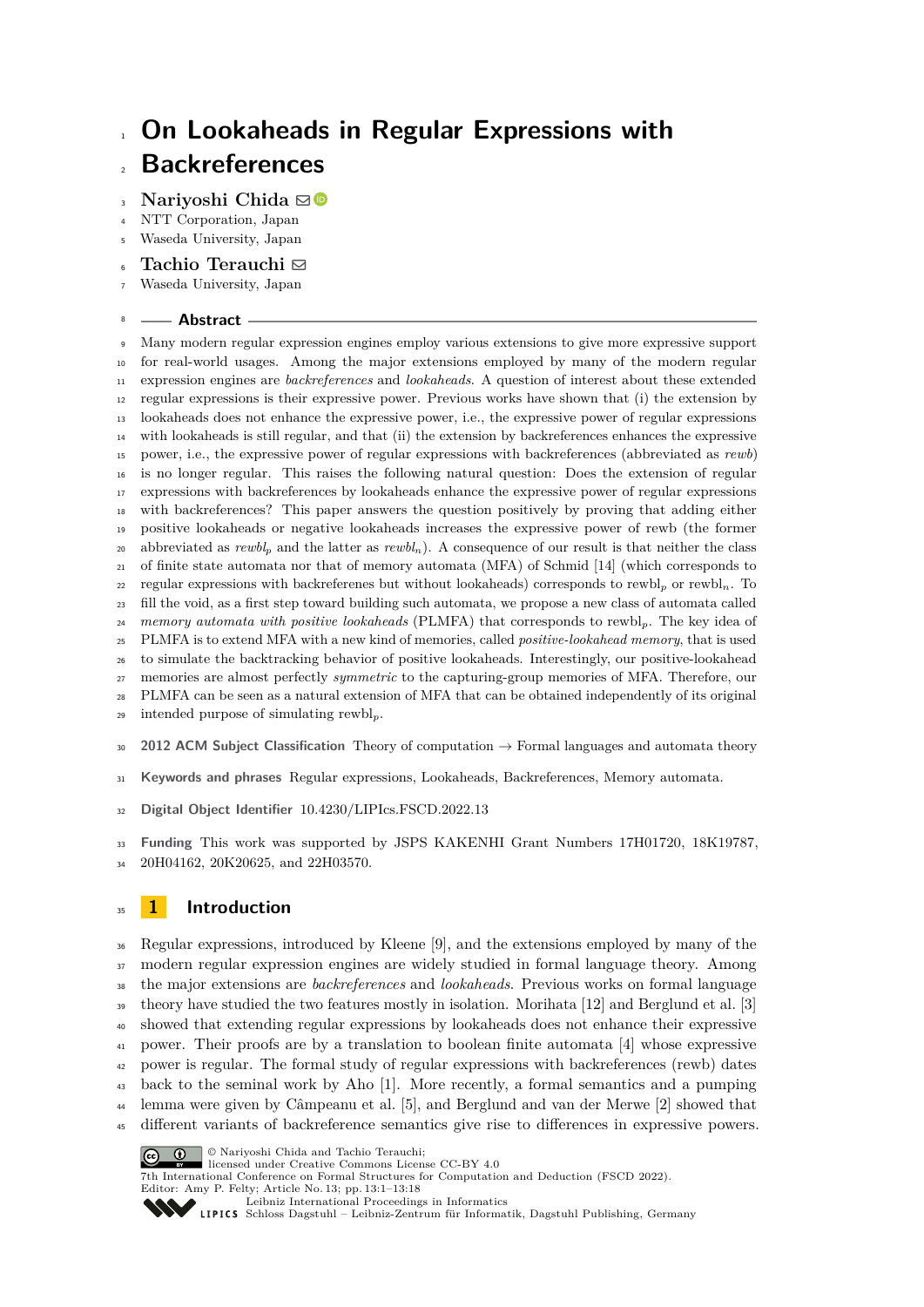#### **13:2 On Lookaheads in Regular Expressions with Backreferences**

 Schmid [\[14\]](#page-17-0) proposed *memory automata* (MFA) and showed that the expressive power of the automata is equivalent to that of rewb.

 In this paper, we initiate a formal study of *regular expression with backreferences and lookaheads* (*rewbl* for short). We call the fragment containing only positive (resp. negative) 50 lookaheads  $rewbl_p$  (resp.  $rewbl_n$ ). We show that both rewbl<sub>p</sub> and rewbl<sub>n</sub> are more expressive than rewb, and also prove some language-theoretic properties of rewbl. One consequence of the results is the undecidability of a problem tackled in a recent work [\[11\]](#page-16-6).

 Another consequence of our results is that neither the class of finite state automata nor that <sup>54</sup> of memory automata (MFA) of Schmid [\[14\]](#page-17-0) (which corresponds to regular expressions with backreferences but without lookaheads) corresponds to rewbl*<sup>p</sup>* or rewbl*n*. As remarked above, prior works [\[3,](#page-16-1) [12\]](#page-17-1) have applied translation to boolean finite automata [\[4\]](#page-16-2) (or alternating finite automata [\[7\]](#page-16-7)) to build automata equivalent to regular expressions with lookaheads. They simulate lookaheads by executing multiple runs simultaneously without backtracking. <sup>59</sup> Unfortunately, the interaction of lookaheads with backreferences prevents us from applying the approaches to rewbl. Namely, rewbl permits *cross-lookahead backreferences* whereby a string captured outside of a lookahead is referred from inside of the lookahead, or vice versa (only the former is allowed for negative lookaheads whereas both are allowed for positive lookaheads). Such cross-lookahead backreferences intrinsically require backtracking. In our work, as a first step toward building automata equivalent to rewbl, we introduce a new class of automata called *memory automata with positive lookaheads* (PLMFAs). We prove that PLMFAs are equivalent to rewbl*<sup>p</sup>* in expressive power. A key component of PLMFAs is a new kind of memories, called a *positive-lookahead memory*, that is used to simulate the backtracking behavior of positive lookaheads. Interestingly, our positive-lookahead memories are almost perfectly *symmetric* to the capturing-group memories of MFA. Therefore, our PLMFA can be seen as a natural extension of MFA that can be obtained independently of its original intended purpose of simulating rewbl*p*.

In summary, this paper makes the following contributions:

 $73 \equiv$  We show that the extension of rewb by either positive or negative lookaheads enhances

 the expressive power. Additionally, we prove some language-theoretic properties of rewbl. (Sec. [3\)](#page-5-0)

 $76 \equiv$  We introduce memory automata with positive lookaheads (PLMFAs), a new class of automata that we prove to be equivalent in expressive power to rewbl*p*. A key component of PLMFAs is a new kind of memories called positive-lookahead memory, which is almost perfectly symmetric to capturing-group memory of MFA. (Sec. [4\)](#page-8-0)

 We believe that our work leads to interesting future developments in both theoretical and practical fronts: interesting practically because backreferences and lookaheads are practically motivated by real-world needs, and interesting theoretically because, as we shall show, rewbl 83 does not appear to correspond to any known formal language classes.

# <span id="page-1-1"></span>**2 Preliminaries**

 In this section, we introduce the preliminary notations (Sec. [2.1\)](#page-1-0) and present the syntax and 86 the semantics of rewbl (Sec. [2.2\)](#page-2-0).

# <span id="page-1-0"></span>**2.1 Notation**

88 We write N for the set of natural numbers and [*i*] for the set  $\{1, 2, \ldots, i\}$  where  $i \in \mathbb{N}$ . For 89 a sequence *l*, we write |*l*| for its length, *l*[*i*] (for  $1 \leq i \leq |l|$ ) for its *i*th element, *l*[*i..j*] for <sup>90</sup> the sub-sequence from the *i*th element to the *j*th element (for  $1 \le i \le j \le |l|$ ). We write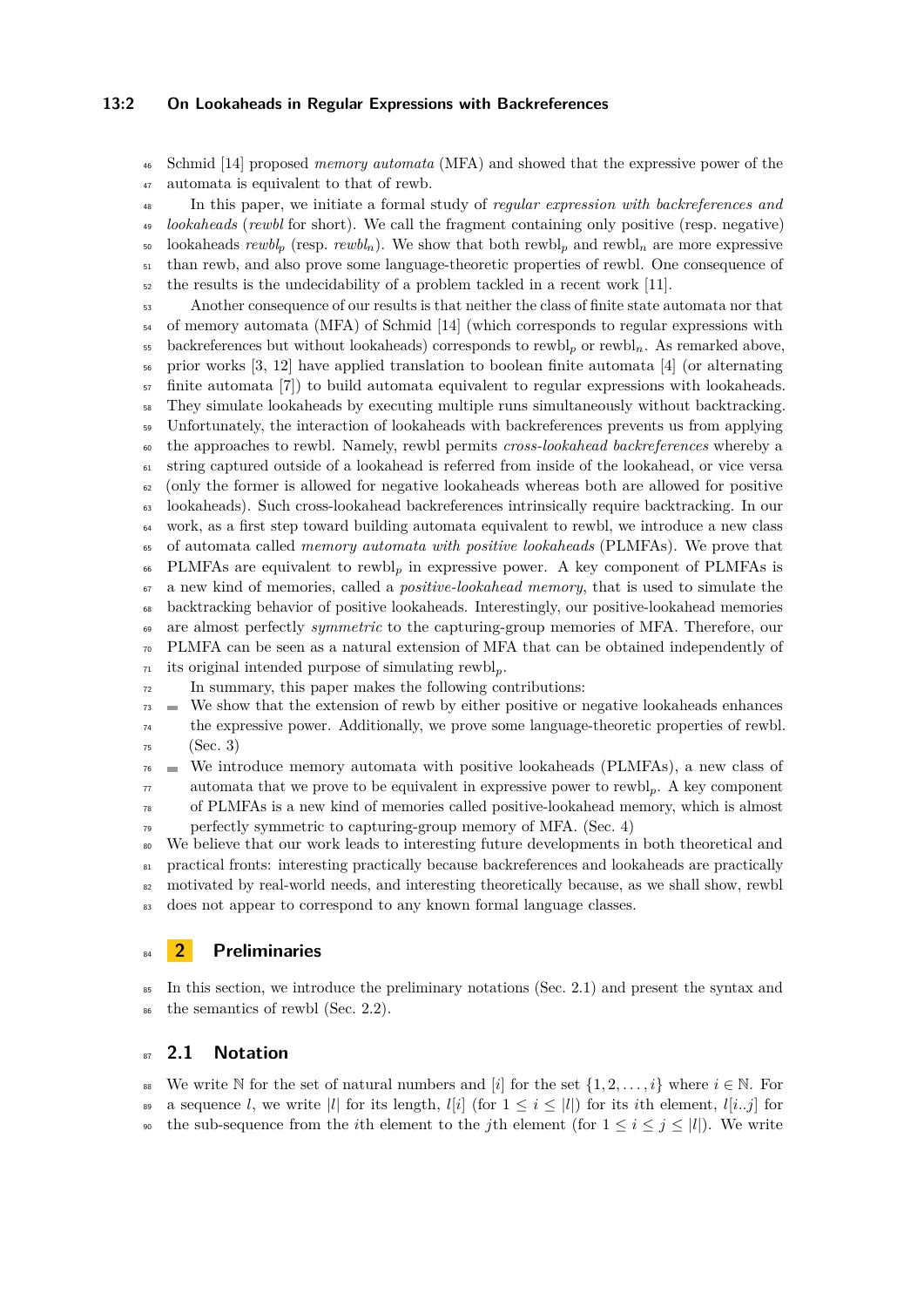<span id="page-2-1"></span>

|  | $r := a$ character      |           | $\left  r^* \right $ repetition     |
|--|-------------------------|-----------|-------------------------------------|
|  | $\emptyset$ empty set   | $(i r)_i$ | capturing group                     |
|  | $\epsilon$ empty string |           | $\vert \ \ \rangle i$ backreference |
|  | $rr$ concatenation      |           | $(?) = r$ pos-lookahead             |
|  | $r r$ union             |           | $(?!r)$ neg-lookahead               |

**Figure 1** The syntax of rewbl expressions

 $l_1$  ::  $l_2$  for the concatenation of  $l_1$  and  $l_2$ . We abbreviate it as  $l_1l_2$  if clear from the context. <sup>92</sup> We write  $v \in l$  to denote that *l* contains *v*. We write  $\Sigma$  for a finite alphabet;  $a, b \in \Sigma$  for a  $\mathcal{L}_{\epsilon}$  character;  $x, y \in \Sigma^*$  for a sequence of characters (i.e., *string*);  $\epsilon$  for the empty string;  $\Sigma_{\epsilon}$  for 94 Σ ∪ { $\epsilon$ }; In what follows, we fix a finite alphabet Σ. For  $1 \leq i \leq j \leq |x|$ , we define  $x[i..j)$  to <sup>95</sup> be  $x[i...j-1]$ . For  $x, y \in \Sigma^*$ , we define  $x \setminus y$  to be the left quotient of *x* divided by *y*, i.e.,  $\mathbf{v} \times \mathbf{v} = \mathbf{v}$  where  $\mathbf{v} \times \mathbf{v} = \mathbf{v}$ . Dually, the right quotient of *x* divided *y*,  $x/y$ , is *v* where  $\mathbf{v} \times \mathbf{v} = \mathbf{x}$ .  $S \subset U$ 97 denotes that *S* is a proper subset of *U*, i.e.,  $S \subseteq U \wedge S \neq U$ . For a partial map *f*, we write <sup>98</sup> *dom*(*f*) for the domain of *f*.  $P(S)$  denotes that the power set of a set *S*. For *f* a (partial) 99 function,  $f[\alpha \mapsto \beta]$  denotes the (partial) function that maps  $\alpha$  to  $\beta$  and behaves as f for all 100 other arguments. We write  $f(\alpha) = \bot$  if f is undefined at  $\alpha$ .

## <span id="page-2-0"></span><sup>101</sup> **2.2 Regular Expressions with Backreferences and Lookaheads**

<sup>102</sup> The syntax of *regular expressions with backreferences and lookaheads* (*rewbl*) is given by <sup>103</sup> Fig. [1.](#page-2-1) The semantics of the pure regular expression constructs (i.e., the first six constructs 104 of Fig. [1\)](#page-2-1) is standard. We write  $\cdot$  for the rewbl that matches any character (i.e.,  $a_1 | \dots | a_n$ 105 where  $\Sigma = \{a_1, \ldots, a_n\}$ . The precedence order of the operators is as follows: Kleene-\*, <sup>106</sup> concatenation, and union. The left has a higher precedence. For example, the expression  $a^*|bc^*$  means  $((a^*)|(b(c^*))$  due to the priority.

 The remaining constructs, i.e., capturing groups, backreferences, and lookaheads, are the extensions considered in this paper. In conformance with the nomenclature from the literature [\[10\]](#page-16-8), we call the fragment of rewbl without lookaheads *rewb*. We call the fragment of rewbl without negative (resp. positive) lookaheads *rewbl<sup>p</sup>* (resp. *rewbln*). In what follows, we explain the semantics of the extended features informally in terms of the standard backtracking-based matching algorithm which attempts to match the given regular expression with the given string and backtracks when the attempt fails. A *capturing group*  $(r_i)$  (or  $(r_i)$ ) 114  $_{115}$  if no ambiguity arises) attempts to match  $r$ , and if successful, stores the matched substring in the storage identified by the index *i*. Otherwise, the match fails and the algorithm backtracks. A *backreference*  $\iota$  refers to the substring matched to the corresponding capturing group  $\mu_{18}$  (*i*<sup>*r*</sup>)<sub>*i*</sub>, and attempts to match the same substring if the capture had succeeded. If the capture had not succeeded, i.e., is an *unassigned backreference*, or the matching against the captured substring fails, then the algorithm backtracks. Capturing groups in practice often do not have explicit indexes, but we write them here for readability. A *positive* (resp. *negative*) *lookahead*  $122 \left($  (?=*r*) (resp. (?!*r*)) attempts to match *r* without any character consumption, proceeds if the match succeeds (resp. fails), and backtracks otherwise.

124 More formally, the semantics is defined by the *matching relation*  $\sim$  that models the <sup>125</sup> behavior of backtracking matching algorithms. The full rules for deriving the matching 126 relation  $\sim$  is shown in Fig. [2.](#page-3-0) The semantics is same as the one defined in our recent work [\[8\]](#page-16-9) <sup>127</sup> except for specializing the set-of-characters rules to the rules for a single character and the 128 empty set. We define  $ite(true, A, B) = A$  and  $ite(false, A, B) = B$ .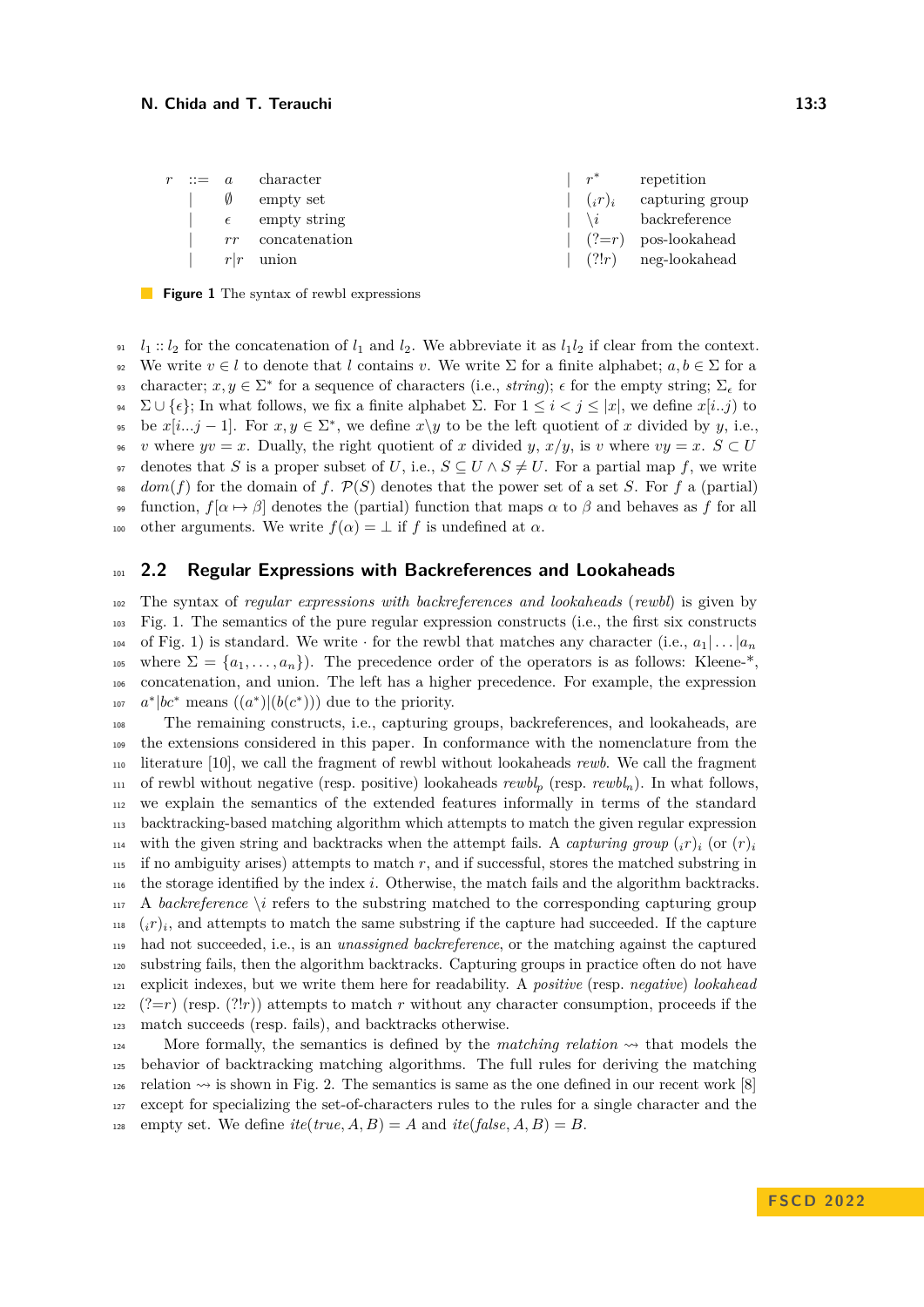#### **13:4 On Lookaheads in Regular Expressions with Backreferences**

<span id="page-3-0"></span>
$$
\frac{p \le |w| \quad w[p] = a}{(a, w, p, \Lambda) \rightsquigarrow \{(p+1, \Lambda)\}} \quad \text{(CHARACTER)}
$$
\n
$$
\frac{p > |w| \vee w[p] \ne a}{(a, w, p, \Lambda) \rightsquigarrow \emptyset} \quad \text{(CHARACTER FAILURE)}
$$
\n
$$
\frac{(\emptyset, w, p, \Lambda) \rightsquigarrow \emptyset}{(\emptyset, w, p, \Lambda) \rightsquigarrow \emptyset} \quad \text{(EMPTY SET)}
$$
\n
$$
\frac{(\varepsilon, w, p, \Lambda) \rightsquigarrow \{(p, \Lambda)\}}{(\varepsilon, w, p, \Lambda) \rightsquigarrow \{(p, \Lambda)\}} \quad \text{(EMPTY STRING)}
$$
\n
$$
\frac{(r_1, w, p, \Lambda) \rightsquigarrow \mathcal{N} \quad \forall (p_i, \Lambda_i) \in \mathcal{N}, (r_2, w, p_i, \Lambda_i) \rightsquigarrow \mathcal{N}_i}{(\text{CONCATENATION})}
$$
\n
$$
\frac{(r_1, w, p, \Lambda) \rightsquigarrow \mathcal{N} \quad (r_2, w, p, \Lambda) \rightsquigarrow \mathcal{N} \cup \mathcal{N}'}{(r_1 | r_2, w, p, \Lambda) \rightsquigarrow \mathcal{N} \cup \mathcal{N}'} \quad \text{(UNION)}
$$
\n
$$
\frac{\forall (p_i, \Lambda_i) \in (\mathcal{N} \{(p, \Lambda)\}) \cdot (r^*, w, p_i, \Lambda_i) \rightsquigarrow \mathcal{N}_i}{(r^*, w, p, \Lambda) \rightsquigarrow \{(p, \Lambda)\} \cup \bigcup_{0 \le i < |(\mathcal{N} \setminus \{(p, \Lambda)\})|} \mathcal{N}_i} \quad \text{(REPETITION)}
$$

$$
\frac{(r, w, p, \Lambda) \rightsquigarrow \mathcal{N}}{((r)_j, w, p, \Lambda) \rightsquigarrow \{ (p_i, \Lambda_i[j \rightarrow w[p..p_i)]) \mid (p_i, \Lambda_i) \in \mathcal{N} \} \quad (\text{CAPTURING GROUP})}
$$
\n
$$
\frac{\Lambda(i) \neq \bot \quad (\Lambda(i), w, p, \Lambda) \rightsquigarrow \mathcal{N}}{(\lambda_i, w, p, \Lambda) \rightsquigarrow \mathcal{N}} \quad (\text{BACKREFERENCE})
$$
\n
$$
\frac{\Lambda(i) = \bot}{(\lambda_i, w, p, \Lambda) \rightsquigarrow \emptyset} \quad (\text{BACKREFERENCE FALLYRE})
$$
\n
$$
\frac{(r, w, p, \Lambda) \rightsquigarrow \mathcal{N}}{((?=r), w, p, \Lambda) \rightsquigarrow \{(p, \Lambda') \mid (\_, \Lambda') \in \mathcal{N} \} \quad (\text{PosITIVE LOOKAHEAD})}
$$
\n
$$
\frac{(r, w, p, \Lambda) \rightsquigarrow \mathcal{N}}{(\mathcal{N} \cup \{r\}, w, p, \Lambda) \rightsquigarrow \mathcal{N}'} \quad (\text{NEGATIVE LOOKAHEAD})
$$

**Figure 2** Rules of the matching relation  $\rightsquigarrow$ 

129 A matching relation is of the form  $(r, w, p, \Lambda) \rightsquigarrow \mathcal{N}$  where p is a position on the string w 130 such that  $1 \leq p \leq |w| + 1$ ,  $\Lambda$ , called an *environment*, is a function that maps each capturing 131 group index to a string captured by the corresponding capturing group, and  $\mathcal N$  is a set of <sup>132</sup> matching results. A *matching result* is a pair of a position and an environment. Roughly,  $\mu_1$ <sup>333</sup>  $(r, w, p, \Lambda) \rightsquigarrow \mathcal{N}$  is read: a rewbl expression *r* tries to match the string *w* from the position *p*, with the environment  $\Lambda$  and, if  $(p', \Lambda') \in \mathcal{N}$ , *r* consumed  $p' - p$  characters and updated the 135 environment to Λ'. Additionally, if  $\mathcal{N} = \emptyset$ , it means that the matching failed.

136 In the two rules for a character, the rewbl  $\alpha$  tries to match the string  $w$  at the position  $p$ 137 with the function capturing Λ. If the *p*th character  $w[p]$  is *a*, then the matching succeeds 138 returning the matching result  $(p+1,\Lambda)$  (CHARACTER). Otherwise, the character  $w[p]$  does 139 not match or the position is at the end of the string, and  $\emptyset$  is returned as the matching result 140 indicating the match failure (CHARACTER FAILURE).

<sup>141</sup> The rules (Empty Set), (Empty String), (Concatenation), (Union) and (Repetition)  $142$  are self explanatory. Note that we avoid self looping in (REPETITION) by not repeating the <sup>143</sup> match from the same position.

144 In the rule (CAPTURING GROUP), we first get the matching result  $\mathcal N$  from matching  $w$ against *r* at the current position *p*. And for each matching result  $(p_i, \Lambda_i) \in \mathcal{N}$  (if any), we <sup>146</sup> record the matched substring  $w[p, p_i)$  in the corresponding environment  $Λ_i$  at the index *i*. <sup>147</sup> The rule (Backreference) looks up the captured substring and tries to match it with the <sup>148</sup> input at the current position. The match fails if the corresponding capture has failed as 149 stipulated by the rule (BACKREFERENCE FAILURE).

 In the rule (POSITIVE LOOKAHEAD), the expression  $r$  is matched against the given 151 string *w* at the current position *p* to obtain the matching results  $N$ . Then, for every match <sup>152</sup> result  $(p', \Lambda') \in \mathcal{N}$  (if any), we reset the position from  $p'$  to *p*. This models the behavior of lookaheads which does not consume the string. The rule (Negative Lookahead) is similar, except that we reset and proceed when there is no match. Note that captures made inside of a negative lookahead cannot be referred outside of the lookahead, which agrees with the behavior of regular expression engines in practice.

157  $\blacktriangleright$  **Definition 1** (Language). The *language* of a rewbl *r* is defined as  $L(r) = \{w \mid (r, w, 1, \emptyset) \leadsto$ 158  $\mathcal{N} \wedge \exists \Lambda . (|w| + 1, \Lambda) \in \mathcal{N}$ .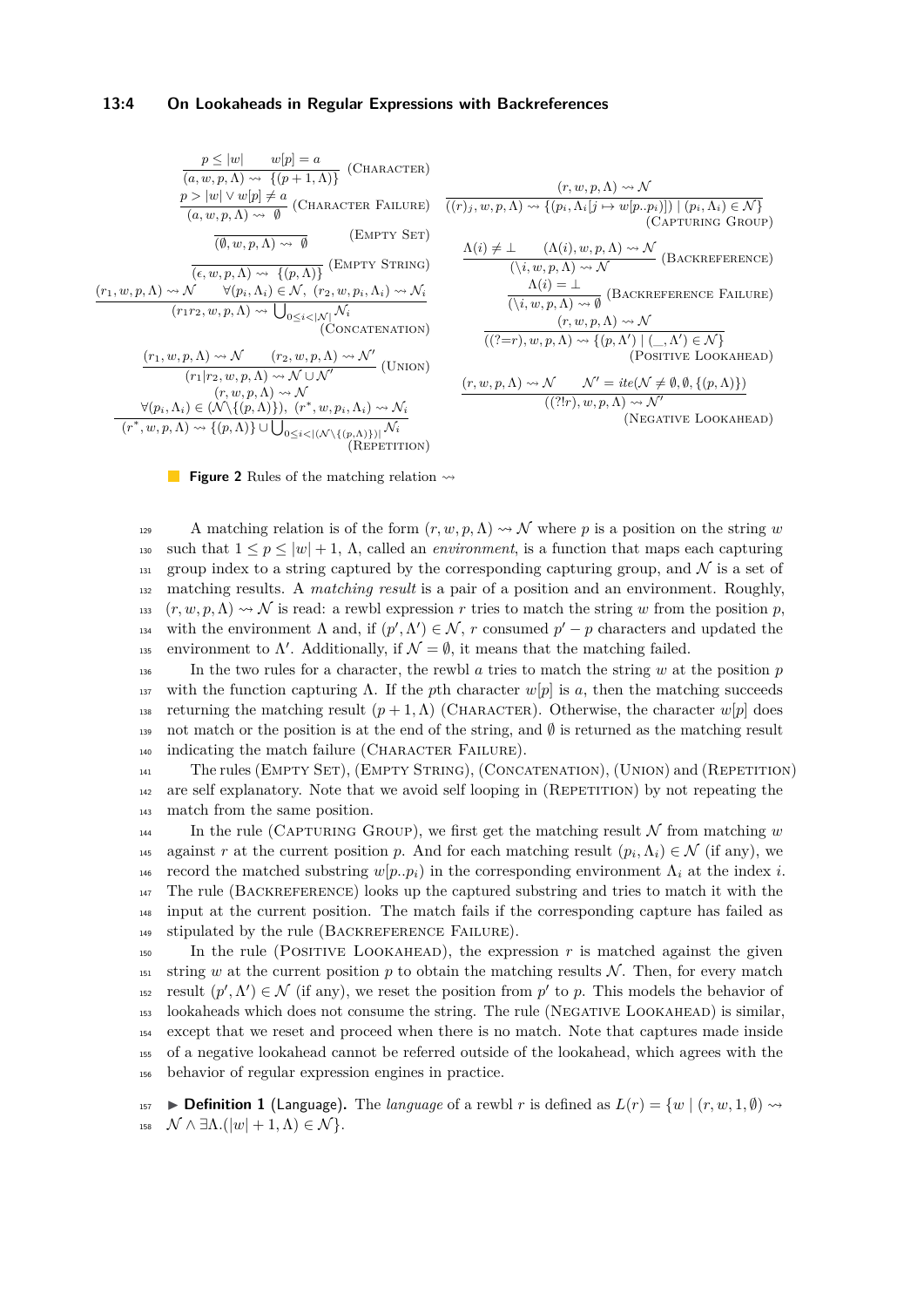<sup>159</sup> Recall that one subtle aspect of rewbl is that backreferences can cross lookahead boundaries <sup>160</sup> (cf. Sec. [1\)](#page-0-0). We next show some examples of cross-lookahead backreferences.

<span id="page-4-0"></span>**Example 2.** Consider the expression  $\left(1, *z\right)1$  (?=\1) $\cdot$ \*. Its language is  $\{xzxy | x, y \in \Sigma^*\}.$ <sup>162</sup> For example, when the input string is azazbc, the expression captures the prefix az and 163 refers it from the inside of the positive lookahead  $(?=\1)$ .

<span id="page-4-1"></span>**Example 3.** Consider the expression  $\left( \cdot \right)$   $\left( ? \right)$  (?! \t. The language is  $\{a \mid a \in \Sigma\}$  ∪  $\{abx \mid a \in \Sigma\}$  $a, b \in \Sigma \wedge a \neq b \wedge x \in \Sigma^*$ .

<span id="page-4-2"></span>**Example 4.** Consider the expression  $(?=(1^*)^1 \mathbf{z}) \cdot \mathbf{1}$ . The language is  $\{zx \mid x \in \{z\}^*\}.$ 

<sup>167</sup> Example [2](#page-4-0) (resp. [3\)](#page-4-1) shows an example where a string captured outside of a positive (resp. neg-<sup>168</sup> ative) lookahead is backreferenced in the lookahead. Example [4](#page-4-2) shows an example where a <sup>169</sup> string captured inside of a positive lookahead is backreferenced from outside of the lookahead.

## <sup>170</sup> **2.2.1 Conventions on Syntax and Semantics**

 We review the conventions regarding capturing groups and unassigned references. The conventions are proposed in prior works on rewb, and as shown by [\[2\]](#page-16-5), they affect the expressive power of rewb. Here, we simply present the conventions and refer interested readers to [\[2\]](#page-16-5) for the expressive power differences.

 There are two convensions regarding capturing groups: *no label repetitions (NLR)* and *may repeat labels (MRL)*. NLR requires the indexes of capturing groups to be distinct, whereas <sup>177</sup> MRL imposes no such restrictions. For example,  $(*)_1\$ <sup>1</sup> satisfies NLR, but  $(((*)_1|(*)_1)\$ <sup>1</sup> does not because the capturing group with index 1 appears twice. NLR is assumed in the prior works by Câmpeanu et al. [\[5\]](#page-16-4) and Carle and Narendran [\[6\]](#page-16-10) on the expressive power of <sup>180</sup> rewb.

<sup>181</sup> There are two conventions regarding unassigned references: the *ϵ semantics* and the ∅ <sup>182</sup> *semantics*. The  $\epsilon$  (resp.  $\emptyset$ ) semantics defines that unassigned references are handled as an <sup>183</sup> empty string *ϵ* (resp. a failure ∅). For example, for *r* = a\1, *L*(*r*) = {a} with the *ϵ* semantics <sup>184</sup> but  $L(r) = \emptyset$  with the  $\emptyset$  semantics. Additionally, prior works have proposed a condition called <sup>185</sup> *no unassigned reference (NUR)*. The NUR condition does not allow unassigned references in <sup>186</sup> expressions, i.e., all expressions with unassigned references are to be excluded (see below for <sup>187</sup> the formal definition). For example,  $r = a \ge 1$  does not satisfy the NUR condition because  $\ge$ 188 is an unassigned references. Note that the  $\epsilon$  semantics and the  $\emptyset$  semantics coincide under <sup>189</sup> the NUR condition because there would be no unassigned references. The condition is also <sup>190</sup> assumed in [\[5,](#page-16-4) [6\]](#page-16-10) ([\[6\]](#page-16-10) incorrectly remarks that [\[5\]](#page-16-4) does not assume the condition).

 In the rest of this section, we give a formal definition of the NUR condition that we shall also use later in our proofs. We note that prior works that proposed the condition did not provide a formal definition of it [\[5,](#page-16-4) [6\]](#page-16-10). First, we define the function *Capture* from rewbls to the set of capturing group indexes that can be referred from their continuations:

$$
Capture(r) = \begin{cases} \emptyset & (\text{if } r = a, \emptyset, \epsilon, r_1^*, \backslash i, \text{ or } (?!r_1)) \\ \text{Capture}(r_1) \cup \text{Capture}(r_2) & (\text{if } r = r_1r_2) \\ \text{Capture}(r_1) \cap \text{Capture}(r_2) & (\text{if } r = r_1 | r_2) \\ \text{Capture}(r_1) \cup \{i\} & (\text{if } r = (r_1)_i) \\ \text{Capture}(r_1) & (\text{if } r = (?=r_1)) \end{cases}
$$

196 With this, we can define the predicate  $NUR(S,r)$  that says that *r* satisfies NUR condition if

<sup>197</sup> it occurs in a context where the capturing group indexes in *S* can be referred: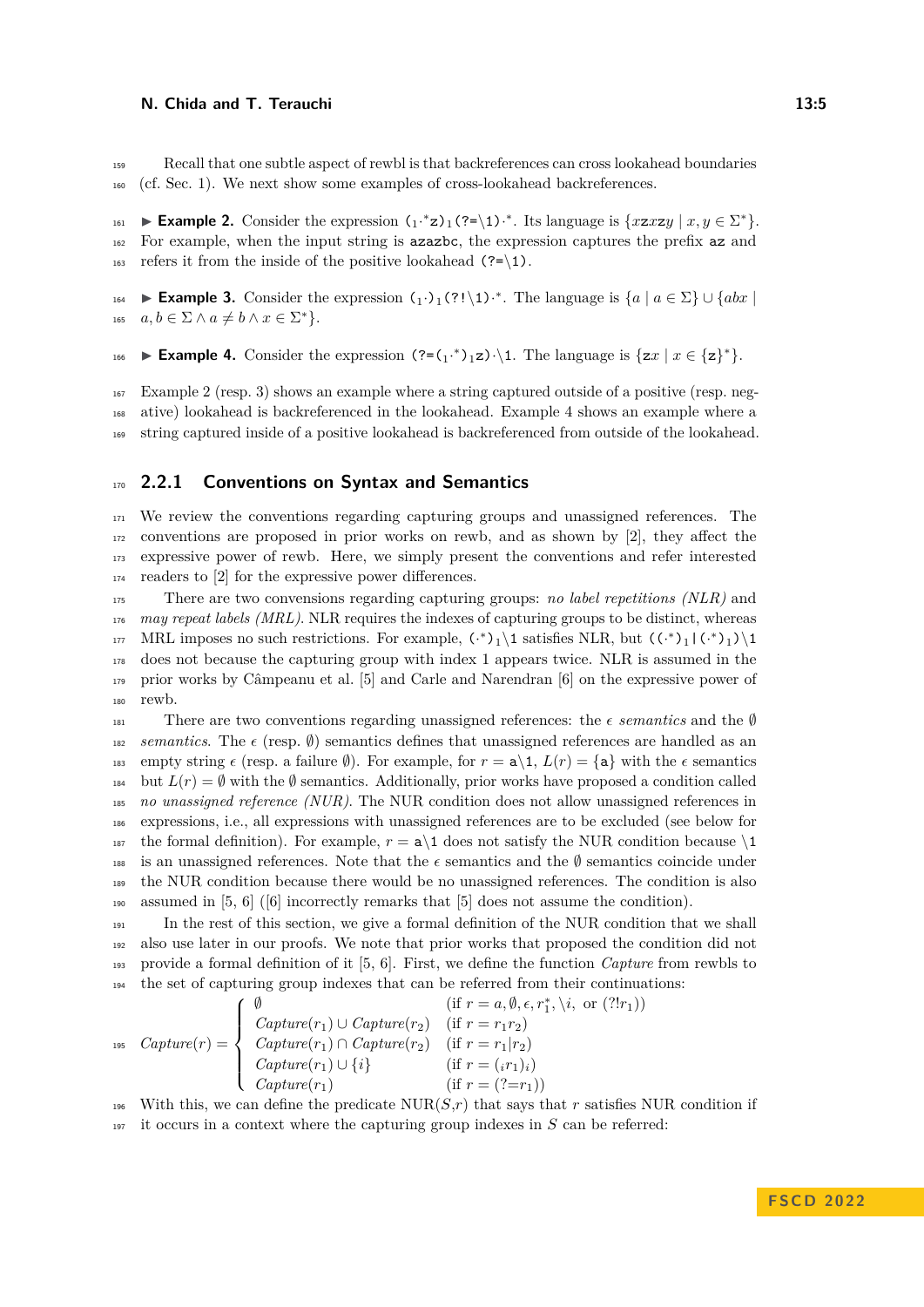#### **13:6 On Lookaheads in Regular Expressions with Backreferences**

$$
\text{NUR}(S,r) = \begin{cases} \text{true} & (\text{if } r = a, \emptyset, \text{ or } \epsilon) \\ \text{NUR}(S, r_1) \land \text{NUR}(S \cup \text{Capture}(r_1), r_2) & (\text{if } r = r_1 r_2) \\ \text{NUR}(S, r_1) \land \text{NUR}(S, r_2) & (\text{if } r = r_1 | r_2) \\ \text{NUR}(S, r_1) & (\text{if } r = r_1^*, (i r_1)_i, (? = r_1), \text{ or } (?!r_1)) \\ i \in S & (\text{if } r = \setminus i) \end{cases}
$$

199 Then, *r* can be said to satisfy the NUR condition iff  $NUR(\emptyset, r) = true$ . For example, the 200 expression  $r = (1a)_1 \setminus 1$  satisfies the NUR condition because NUR( $\emptyset$ ,  $r$ ) = NUR( $\emptyset$ ,  $(1a)_1$ ) ∧ 201 NUR( $\emptyset \cup \text{Capture}({}_1a)_1$ ),  $\{1\} = \text{NUR}(\emptyset, a) \land \text{NUR}({}_1\}, \{1\}) = \text{true}$ . As another example,  $r =$  $_{202}$  (<sub>1</sub>a\1)<sub>1</sub> does not satisfy the NUR condition because NUR( $\emptyset$ , *r*) = NUR( $\emptyset$ , a\1) = NUR( $\emptyset$ , <sup>203</sup> a) ∧ NUR(∅∪*Capture*(a), \1) = *false*. In what follows, unless explicitly stated otherwise, we <sup>204</sup> assume that a rewbl that satisfies NLR and NUR.

# <span id="page-5-0"></span><sup>205</sup> **3 Language Properties of Rewbl**

 In this section, we prove some salient language properties of rewbl. Importantly, we show that both rewbl*<sup>p</sup>* and rewbl*<sup>n</sup>* is strictly more expressive than rewb, thus showing that the extension by either posistive or negative lookaheads changes the expressive power of rewb. In the following, we denote by  $\mathbb{L}_B$ ,  $\mathbb{L}_{BL}$ ,  $\mathbb{L}_{BL_n}$ , and  $\mathbb{L}_{BL_p}$  the class of languages matched by rewb, rewbl, rewbl<sub>n</sub>, and rewbl<sub>p</sub>, respectively.

 $211$  Our first result states that  $\mathbb{L}_{BL_n}$  is closed under union, intersection, and complement.

<span id="page-5-1"></span> $\sum_{212}$  **Fheorem 5.**  $\mathbb{L}_{BL_n}$  *is closed under union, intersection, and complement.* 

**Proof.** Suppose we have rewbl expressions  $r_1$  and  $r_2$ . Then, rewbl expressions that accept <sup>214</sup> the union of  $L(r_1)$  and  $L(r_2)$ , the intersection of  $L(r_1)$  and  $L(r_2)$ , and the complement of  $L(r_1)$  can be constructed respectively as follows.

216 **Union:**  $L(r_1) \cup L(r_2) = L(r_1|r_2);$ 

217 **Intersection:**  $L(r_1) \cap L(r_2) = L((?!(?!r_1(?!·)))r_2);$  and

 $\blacksquare$  **Complement:**  $L(r_1)^c \triangleq \Sigma^* \setminus L(r_1) = L((?!r_1(?!))^.*).$ 

219 In **Intersection** and **Complement**, a subtle point is that a negative lookahead  $(?!r)$ accepts a string even if the expression  $r$  rejects only a prefix of the string. For example,  $L((?!(?!r_1)))r_2)$  is the set of strings in  $L(r_2)$  that have a prefix that belongs to  $L(r_1)$ , rather 222 than the intersection of  $L(r_1)$  and  $L(r_2)$ . To force whole matching, the negative lookahead  $_{223}$  (?!) is appended.

<sup>224</sup> Of course, we could alternatively show **Intersection** from **Union** and **Complement** by applying De Morgan's laws:  $L(r_1) \cap L(r_2) = (L(r_1)^c \cup L(r_2)^c)^c$ . The above proof gives a 226 direct construction which shows that the intersection can be obtained by a short rewbl<sub>n</sub> <sup>227</sup> expression.

<span id="page-5-2"></span><sup>228</sup> We next show that  $\mathbb{L}_{BL}$  is also closed under union, intersection, and complement.

<sup>229</sup> ▶ **Theorem 6.** L*BL is closed under union, intersection, and complement.*

<sup>230</sup> **Proof.** The proof is the same as Theorem [5.](#page-5-1) Or, for **Intersection**, an even shorter proof is  $231$  possible:  $L(r_1) \cap L(r_2) = L((?=r_1(?!) )r_2).$ 

<span id="page-5-3"></span>232 A consequence of Theorem [5](#page-5-1) is that rewbl and rewbl<sub>n</sub> are more expressive than rewb.

233 **Corollary 7.** 
$$
\mathbb{L}_B \subset \mathbb{L}_{BL_n} \subseteq \mathbb{L}_{BL}
$$
.

<sup>234</sup> **Proof.** Immediate from Theorem [5](#page-5-1) and Lemma 3 of [\[6\]](#page-16-10) which showed that rewb is not closed 235 under intersection.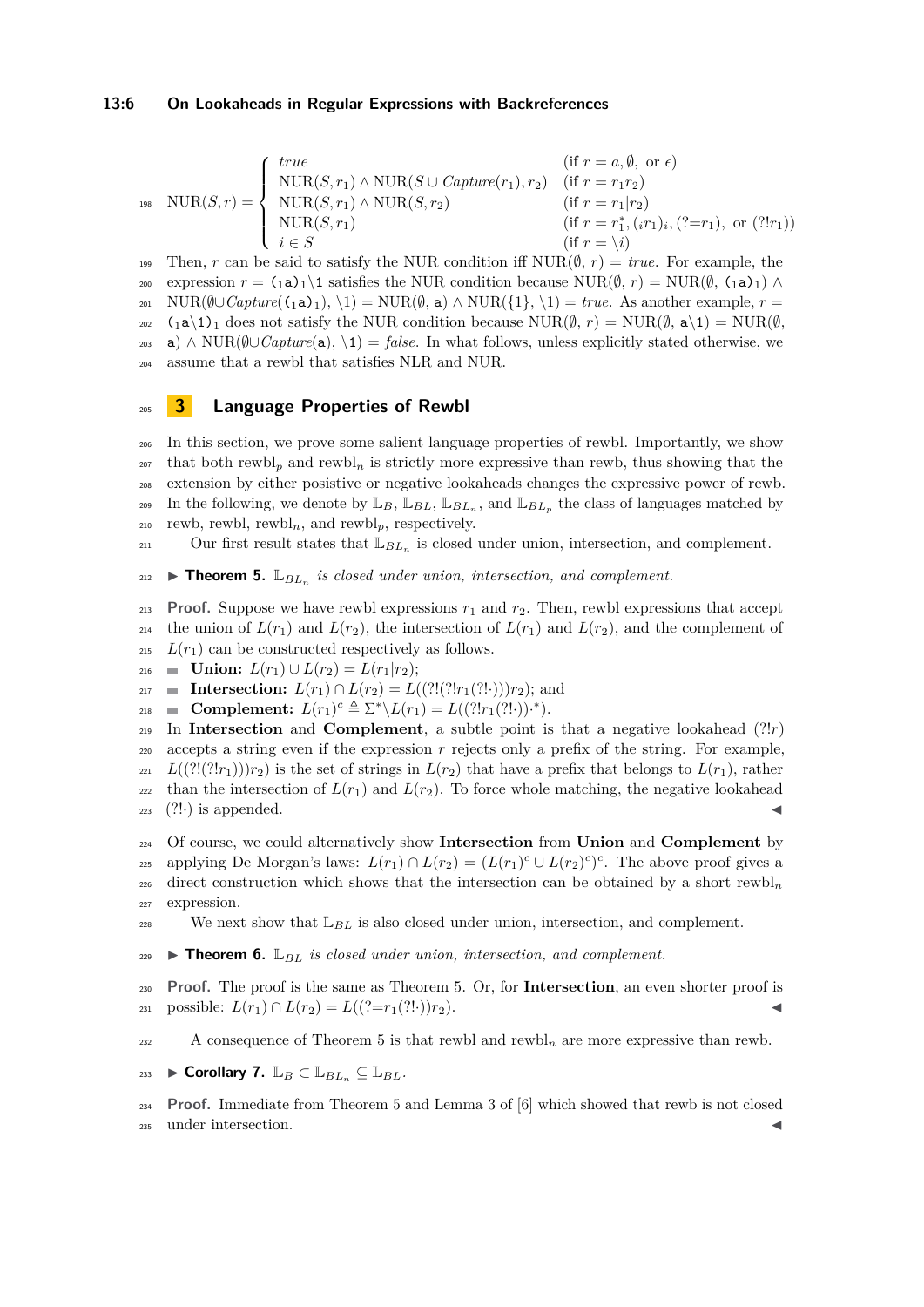<span id="page-6-0"></span>

|                                         | Closure under |                      |                      |                      |                      |
|-----------------------------------------|---------------|----------------------|----------------------|----------------------|----------------------|
|                                         |               |                      | Complement           | Concatenation        | $Kleene-*$           |
| Regular                                 | Yes           | Yes                  | Yes                  | Yes                  | $\operatorname{Yes}$ |
| $\mathbb{L}_B$                          | Yes           | No                   | No                   | $\operatorname{Yes}$ | Yes                  |
|                                         | Yes           |                      |                      | Yes                  | Yes                  |
| $\mathbb{L}_{BL_p}$ $\mathbb{L}_{BL_n}$ | Yes           | $\operatorname{Yes}$ | Yes                  | Yes                  | Yes                  |
| $\mathbb{L}_{BL}$                       | Yes           | Yes                  | $\operatorname{Yes}$ | $\operatorname{Yes}$ | $\operatorname{Yes}$ |

**Table 1** Summary of closure properties. The rows highlighted in gray present our new results. ? indicates that the problem is open.

<sup>236</sup> We show that adding just positive lookaheads also increases the expressive power of rewb. 237

<span id="page-6-2"></span>238 **▶ Theorem 8.**  $\mathbb{L}_B \subset \mathbb{L}_{BL_p}$ .

**Proof.** From [\[6\]](#page-16-10), the language  $S = \{a^i b a^{i+1} b a^k \mid k = i(i+1)k', k' > 0, \text{ and } i > 0\}$  is not in <sup>240</sup> L<sub>B</sub>. Let  $S' = \{a^iba^{i+1}ba^kc \mid k = i(i+1)k', k' > 0, \text{ and } i > 0\}$ . We can prove that S' is also <sup>241</sup> not in  $\mathbb{L}_B$  in a manner similar to the proof that *S* is not in  $\mathbb{L}_B$  [\[6\]](#page-16-10).

Now, S' is the intersection of  $L(r_1c)$  and  $L(r_2c)$  where  $r_1$  and  $r_2$  are  $(aa^*)_1b\backslash 1ab\backslash 1\backslash 1^*$  $242$ and  $(aa^*)_1b(\langle 1a \rangle_2b\langle 2\rangle^2)$ , respectively. Then, the intersection of the languages of  $r_1c$  and  $r_2c$  is  $L((?=r_1c)r_2c) = S' \in \mathbb{L}_{BL_p}$ .

 A summary of the results of closure properties can be found in Table [1.](#page-6-0) Additionally, the diagram below summarizes the results of the hierarchy of the language classes. Here,  $_{247}$   $\mathbb{L}_L$  denotes the class of languages matched by regular expressions with (both positive and negative) lookaheads, which is known to be equivalent in expressive power to the set of regular languages [\[3,](#page-16-1) [12\]](#page-17-1).

$$
\text{Regular} = \mathbb{L}_L \subset \mathbb{L}_B \underset{\bigcirc}{\subset} \mathbb{L}_{BL_n} \underset{\bigcirc}{\downarrow}_{BL_n}
$$

250

<span id="page-6-1"></span><sup>251</sup> From Theorems [5](#page-5-1) and [6,](#page-5-2) we also obtain the following result.

 $\rightarrow$  **Theorem 9.** *The emptiness problems of rewbl and rewbl<sub>n</sub> are undecidable.* 

 **Proof.** Suppose for contradiction that the emptiness problem of rewbl is decidable. By Theorem [6,](#page-5-2) we know that the language of rewbl is closed under intersection. Therefore, the emptiness problem of intersection of two rewb expressions is also decidable. However, this contradicts a result from [\[6\]](#page-16-10) which states that the latter problem is undecidable. The proof  $_{257}$  for rewbl<sub>n</sub> is similar by using Theorem [5.](#page-5-1)

<sup>258</sup> A recent work [\[11\]](#page-16-6) has proposed a method for symbolically executing programs containing <sup>259</sup> rewbl. Their method generates and tries to solve constraints of the form  $x \in L(r)$  where *r*  $_{260}$  is a rewbl expression and x is a variable for which the method tries to find an assignment <sup>261</sup> that satisfies the constraint. Theorem [9](#page-6-1) implies that their constraint solving problem is <sup>262</sup> undecidable.

<sup>263</sup> ▶ **Corollary 10.** *The constraint solving problem of [\[11\]](#page-16-6) is undecidable.*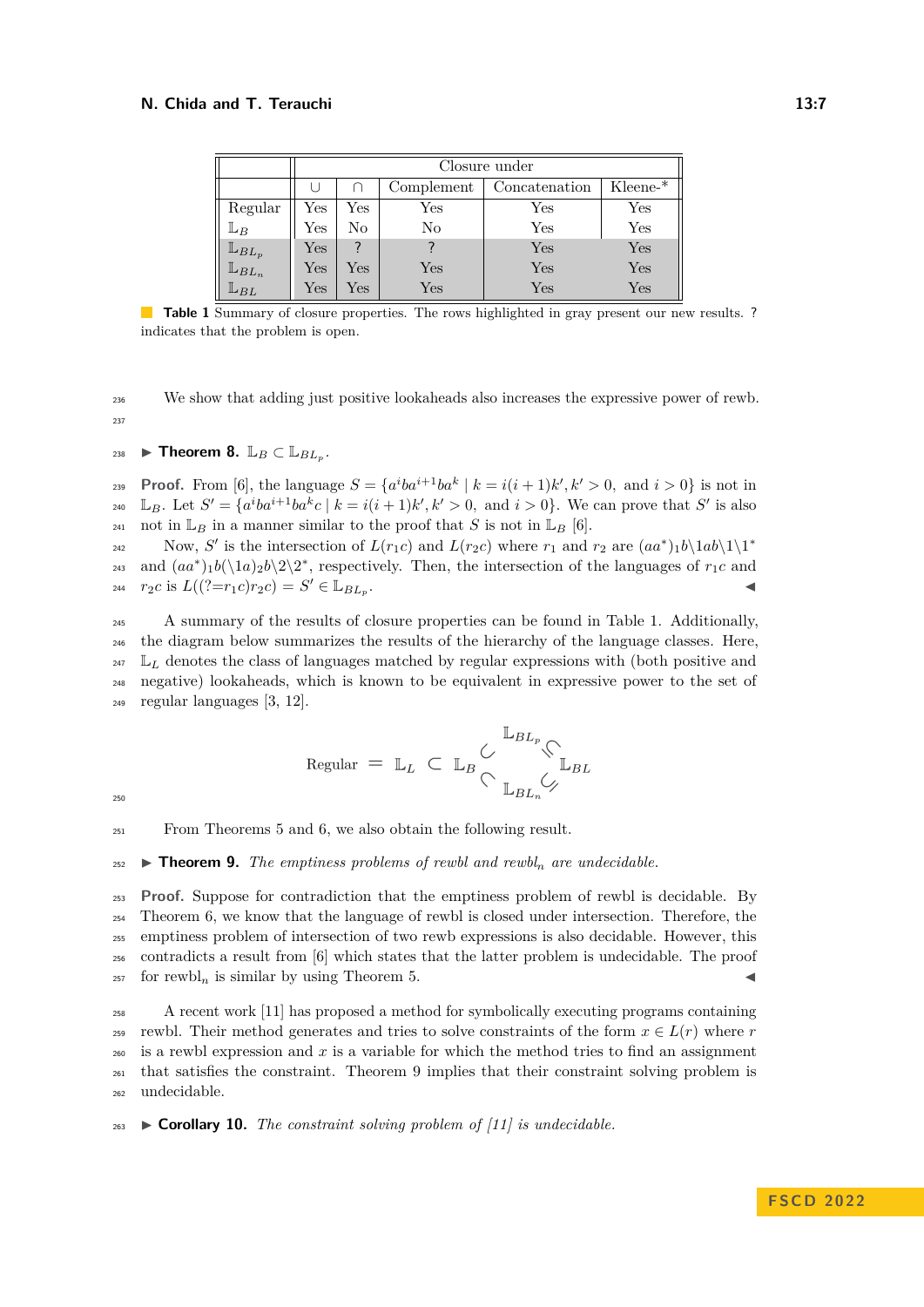#### **13:8 On Lookaheads in Regular Expressions with Backreferences**

 $_{264}$   $\triangleright$  Remark 11. The constructions used to show Cor. [7](#page-5-3) and Theorem [8](#page-6-2) do not contain backreferences that cross lookahead boundaries (recall the discussion from Sec. [1](#page-0-0) and Sec. [2.2\)](#page-2-0). Thus, our results show that lookaheads enhance the expressive power of rewb even without cross-lookahead backreferences. We leave for future work to investigate whether there are expressive power changes from allowing or disallowing cross-lookahead backreferences.

## <sup>269</sup> **3.1 Restricted Label Repetitions**

 As pointed out in [\[2\]](#page-16-5), allowing rewbs to repeat labels of backreferences affects their expressive powers. In this sub-section, we introduce new conditions called *restricted may repeat labels* (RMRL) and *no self-capturing reference* (NSR). RMRL allows repeating the labels but only in a restricted way. NSR enforces that there is no reference that is nested by the capturing group of the same index. We use RMRL and NSR as an intermediary in the construction of automata equivalent in expressive power to rewbl*<sup>p</sup>* (with NUR and NLR) in the next section. But the new conditions may also be of independent interest.

277 Informally, RMRL requires the capturing group that is referred to by any reference is <sup>278</sup> uniquely determined. For example,  $\binom{1}{1}$ <sub>1</sub>( $\frac{1}{1}$ )<sub>1</sub>)<sup>1</sup> satisfies RMRL because the reference \1 <sup>279</sup> refers to the capturing group  $(1b)_1$  while  $((1a)_1|(1b)_1)\$ <sup>1</sup> does not satisfy RMRL because the <sup>280</sup> reference  $\setminus$ 1 can refer to the capturing groups  $\binom{1a}{1}$  and  $\binom{1b}{1}$ . To represent the repetitions <sup>281</sup> of indexes, we use a *multiset*. A multiset, denoted by  $\{\cdots\}$ , is a collection of elements <sup>282</sup> with repetitions. For example,  $\{a, a, b\}$  is a multiset that has two *a*'s and one *b*. We use 283 the notation for sets as that of multisets, e.g., we use  $\cup$  for the union of multisets, e.g., 284  $\{a\}\cup\{a,b\}=\{a,a,b\}$ , and | · | for the number of elements, e.g.,  $\{\{a,a,b\}\}=3$ . Formally, <sup>285</sup> we define RMRL by first defining *NumCaps* that takes a multiset S and a rewbl expression *r* <sup>286</sup> and returns a multiset that represents the number of ways to capture for each index.

$$
NumCaps(S,r) = \begin{cases} \mathbb{S} & (\text{if } r = a, \emptyset, \epsilon, \setminus i, \text{ or } (?!r_1)) \\ NumCaps(S,r_1) \cup NumCaps(S,r_1), r_2) & (\text{if } r = r_1r_2) \\ NumCaps(S,r_1) \cup NumCaps(S,r_2) & (\text{if } r = r_1|r_2) \\ \{j \mid j \in NumCaps(S,r_1) \land j \neq i\} \cup \{i\} & (\text{if } r = (r_1)_i) \\ NumCaps(S,r_1) & (\text{if } r = (?=r_1) \text{ or } r_1^*) \end{cases}
$$

<sup>288</sup> With this, we define  $\text{RMRL}(\mathbb{S},r)$  that says that *r* satisfies the RMRL condition if it occurs in <sup>289</sup> a context where the capturing group indexes in S can be referred:

$$
P_{290} \quad \text{RMRL}(\mathbb{S}, r) = \begin{cases} \text{true} & (\text{if } r = a, \emptyset, \text{ or } \epsilon) \\ \text{RMRL}(\mathbb{S}, r_1) \land \text{RMRL}(NumCaps(\mathbb{S}, r_1), r_2) & (\text{if } r = r_1 r_2) \\ \text{RMRL}(\mathbb{S}, r_1) \land \text{RMRL}(\mathbb{S}, r_2) & (\text{if } r = r_1 | r_2) \\ \text{RMRL}(\mathbb{S}, r_1) & (\text{if } r = r_1 | r_2) \\ \text{RMRL}(\mathbb{S}, r_1) & (\text{if } r = r_1^*, (r_1)_i, (? = r_1), \text{ or } (?!r_1) \\ \text{with } r = r_1^*, (r_1)_i, (? = r_1), \text{ or } (?!r_1) \end{cases}
$$

291 We say that a rewbl expression *r* satisfies RMRL iff  $RMRL(\emptyset, r) = true$ .

292 Next, we explain NSR. NSR requires that for every reference  $\iota$ *i*, the reference is not 293 nested by the capturing group whose index is *i*. For example,  $(1a\1)1(2\1)2$  does not satisfy <sup>294</sup> NSR because \1 appears in its capturing group. Formally, we define NSR as follows.

$$
\text{NSR}(S,r) = \begin{cases} \text{true} & (\text{if } r = a, \emptyset, \text{ or } \epsilon) \\ \text{NSR}(S, r_1) \land \text{NSR}(S, r_2) & (\text{if } r = r_1 r_2 \text{ or } r_1 | r_2) \\ \text{NSR}(S, r_1) & (\text{if } r = r_1^*, (?=r_1), \text{ or } (?!r_1)) \\ \text{NSR}(S \cup \{i\}, r_1) & (\text{if } r = (i r_1)_i) \\ i \notin S & (\text{if } r = \setminus i) \end{cases}
$$

296 We say that a rewbl expression r satisfies NSR iff  $NSR(\emptyset, r) = true$ . We show that 297 RMRL  $\wedge$  NSR is equivalent to NLR in expressive powers.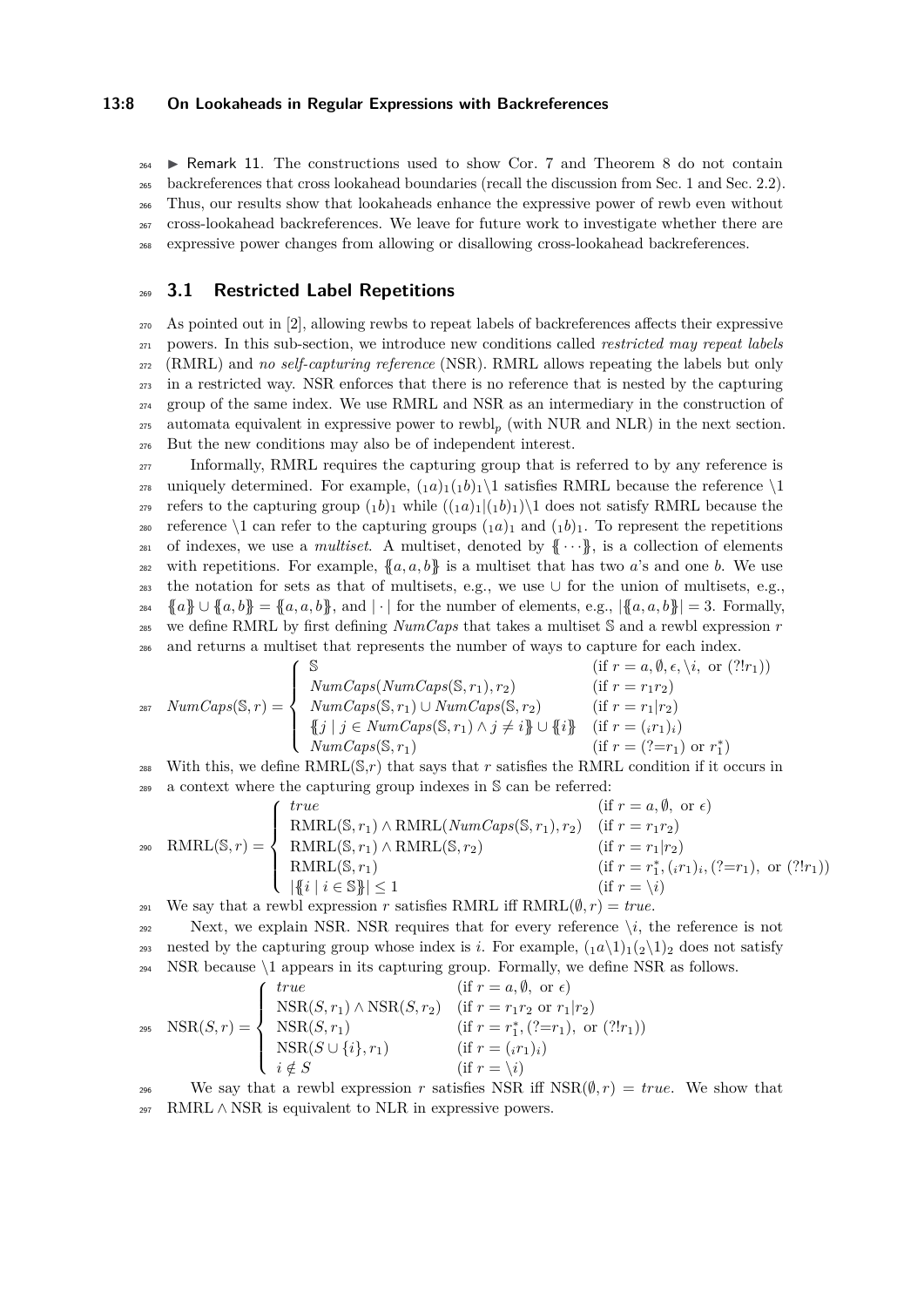**298**  $\blacktriangleright$  **Lemma 12.** (1) For any NLR r there exists a NSR and RMRL r' such that  $L(r) = L(r')$ , *and (2) for any NSR and RMRL r there exists a NLR rewbl*  $r'$  *such that*  $L(r) = L(r')$ .

<sup>300</sup> **Proof.** (1) is immediate since NLR implies both RMRL and NSR (under the NUR assump-<sup>301</sup> tion). To see (2), if *r* satisfies RMRL and NSR, then capturing groups that are referred are uniquely determined and are closed when they are referred. Thus, we can construct *r* ′ 302 <sup>303</sup> by replacing indexes of reference *i* in *r* and the capturing group referred to *i* with unique 304 indexes and removing all unreferred capturing groups.

#### <span id="page-8-0"></span><sup>305</sup> **4 Memory Automata with Positive Lookaheads**

 This section present PLMFA, a new class of automata that we prove to be equivalent to rewbl*p*. PLMFA is obtained by extending MFA of Schmid [\[14\]](#page-17-0) that is equivalent to rewb. The key extension is the addition of a new kind of memories called *positive-lookahead memories*. Roughly, a PLMFA is a non-deterministic finite state automata augmented with a list of capturing-group memories and a list of positive-lookahead memories. The former also exists in MFA and stores strings captured by capturing groups to simulate the behavior of backreferences. The latter stores strings matched by positive lookaheads and is used to simulate the behavior of positive lookaheads.

## <sup>314</sup> **4.1 Formal Definition**

315 A *memory* is a tuple  $(x, s)$  of a string  $x \in \Sigma^*$  and a *status* **s**. A status is either *open* (*O*) or *close* (*C*). The statuses are changed by *memory instructions* (*instructions* for short)  $\Theta = \{\circ, \circ, \circ\}$  as follows:  $\mathbf{s} \oplus \circ \mathbf{s} = \mathbf{0}$ ,  $\mathbf{s} \oplus \circ \mathbf{s} = \mathbf{C}$ , and  $\mathbf{s} \oplus \circ \mathbf{s} = \mathbf{s}$ . Roughly, **O** means that the string in the memory is modified by appending consumed strings, while *C* means that the string in the memory is unmodified. Changing the status from *C* to *O* (resp. from  $\overline{\mathcal{O}}$  to  $\overline{\mathcal{O}}$ ) representing to an entering (resp. exiting) a capturing group if the memory is a capturing-group memory and otherwise (i.e., if positive-lookahead memory) a positive lookahead. At computation steps corresponding to backreferences, the strings in capturing group memories are used to left-divide the input string and appended to strings stored in any open memories. Symmetrically, when the strings in positively lookahead memories are used, they are prepended to the input string and used to right-divide strings stored in any open memories. A positive lookahead memory is used when it gets closed. For a memory  $t = (x, \mathbf{s})$ , we write *t.word* for *x* and *t.status* for **s**. We define PLMFAs as follows.

**■ ▶ Definition 13** (PLMFA). For  $(k_c, k_p) \in \mathbb{N}^2$ , a  $(k_c, k_p)$ -memory automaton with positive  $\alpha$ <sub>329</sub> *lookaheads*, PLMFA( $k_c, k_p$ ), is a tuple ( $Q, \delta, q_0, F$ ) such that

<sup>330</sup> **1.** *Q* is a finite set of *states*,

**2.**  $\delta: Q \times (\Sigma_{\epsilon} \cup [k_{c}]) \rightarrow \mathcal{P}(Q \times \Theta^{k_{c}} \times \Theta^{k_{p}})$  is the *transition function*,

- 332 **3.**  $q_0 \in Q$  is the *initial state*, and
- 333 **4.**  $F \subseteq Q$  is the set of *accepting states*.

 $\frac{334}{4}$  Here,  $k_c$  and  $k_p$  represent the number of capturing-group memories and positive-lookahead <sup>335</sup> memories, respectively. Next, we define *configurations* of PLMFAs.

**336 ▶ Definition 14** (Configuration). A *configuration* of a PLMFA *M* is a tuple  $(q, w, \sigma_c, \sigma_p)$ 337 where *q* is a state of *M*, *w* is an input string, and  $\sigma_c$  (resp.  $\sigma_p$ ) is a list of memories that <sup>338</sup> represents a list of capturing-group (resp. positive-lookahead) memories.

<span id="page-8-1"></span><sup>339</sup> ▶ **Definition 15** (Computation step)**.** For a PLMFA(*kc, kp*) *M* and *ℓ* ∈ Σ*<sup>ϵ</sup>* ∪ [*kc*], a *step*  $\sigma$  *of computation* of *M* is a binary relation on configurations  $\frac{\ell}{M}$  (or  $\stackrel{\ell}{\to}$  or  $\to$  if irrelevant),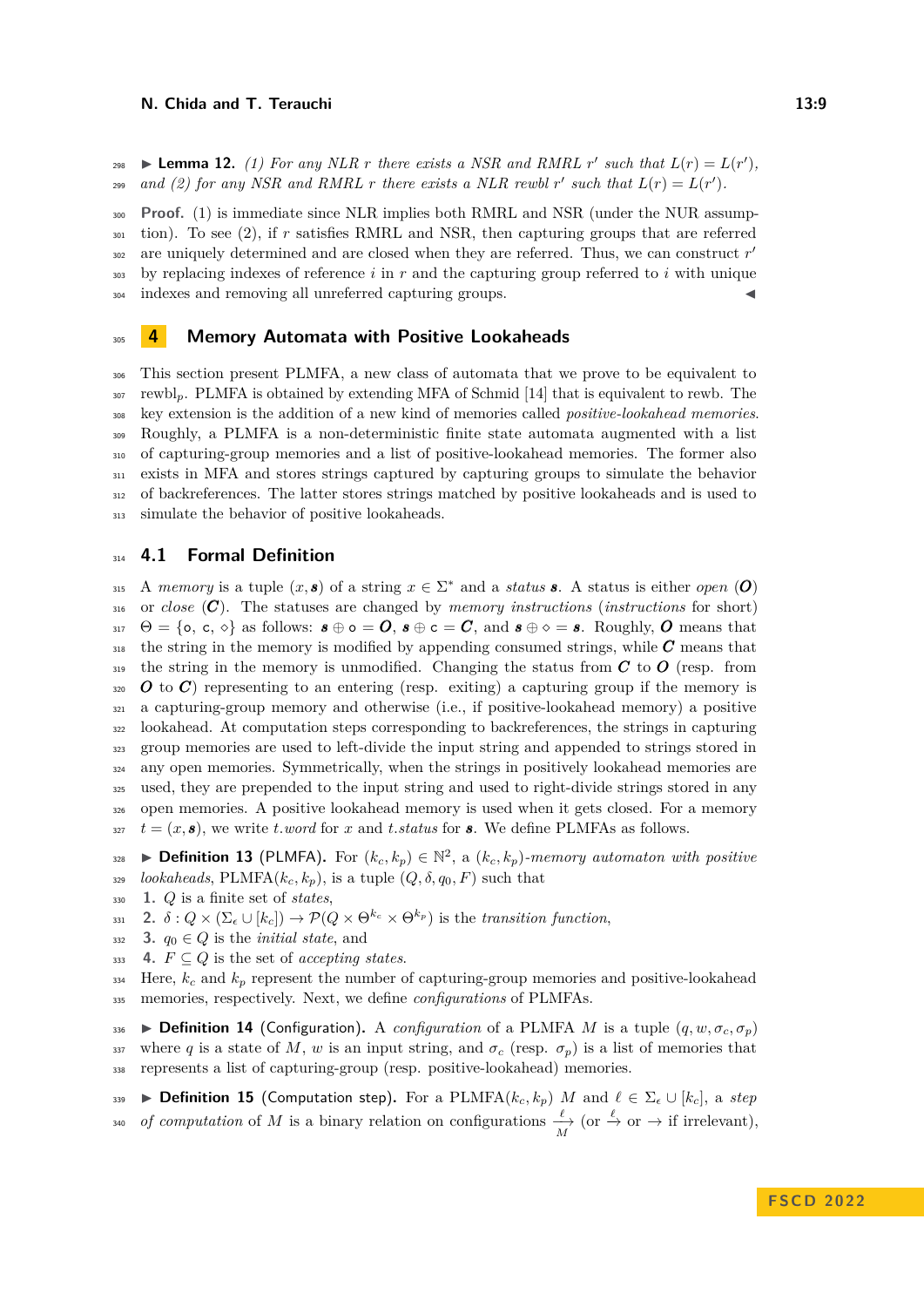#### **13:10 On Lookaheads in Regular Expressions with Backreferences**

defined as follows:  $(q, w, \sigma_c, \sigma_p) \xrightarrow[M]{\ell} (q', w', \sigma'_c, \sigma'_p)$  iff there is a transition  $\delta(q, \ell) \ni (q', ir_c, ir_p)$ satisfying the following conditions.

343 (1) If  $\ell \in \Sigma_{\epsilon}$ ,  $v = \ell$  and otherwise (i.e., if  $\ell \in [k_c]$ ) if  $\sigma_c[\ell]$ . status = **C** then  $v = \sigma_c[\ell]$ . word.

- $\forall i \in \{c, p\}.\forall i \in [k_\tau]. \sigma_\tau'[i].status = \sigma_\tau[i].status \oplus ir_\tau[i].$
- 345 (3)  $\forall \tau \in \{c, p\}.\forall i \in [k_\tau].$

$$
\text{and} \quad \sigma_{\tau}'[i].word = \left\{ \begin{array}{ll} u::v & (\text{if } \textbf{\textit{O}} \Rightarrow_{\tau,i} \textbf{\textit{O}}) \\ \sigma_{\tau}[i].word & (\text{if } \textbf{\textit{O}} \Rightarrow_{\tau,i} \textbf{\textit{C}}) \\ v & (\text{if } \textbf{\textit{C}} \Rightarrow_{\tau,i} \textbf{\textit{O}}) \end{array} \right.
$$

where  $\sigma_{\tau}[i]$  status  $\Rightarrow_{\tau,i} \sigma_{\tau}'[i]$  status,  $bts = \sigma_p[j]$  word where  $j = argmax_{j \in J} |\sigma_p[j]$  word if 348  $J = \{j \in [k_p] \mid \mathbf{O} \Rightarrow_{p,j} \mathbf{C}\}\neq \emptyset$  and otherwise  $bts = \epsilon$ , and  $u = \sigma_{\tau}[i]$ *.word/bts* if *bts* is a  $_{349}$  suffix of  $\sigma_{\tau}[i]$ *.word* and otherwise  $u = \epsilon$ .

 $^{350}$  (4)  $w' = (bts::w)\3$ .

<sup>351</sup> We write  $(q, w, \sigma_c, \sigma_p) \rightarrow^* (q', w', \sigma'_c, \sigma'_p)$  for  $(q, w, \sigma_c, \sigma_p) \rightarrow \cdots \rightarrow (q', w', \sigma'_c, \sigma'_p)$ . We give <sup>352</sup> an intuitive reading of the definition. Roughly, *v* is the string to be consumed by the step, 353 and (1) says that if  $\ell \in \Sigma_{\epsilon}$  then  $\ell$  is consumed, and otherwise  $\ell$  is a capturing-group index 354 (i.e.,  $\ell \in [k_c]$ ) and the string stored at the corresponding memory, i.e.,  $\sigma_c[\ell].word$ , is consumed <sup>355</sup> provided that the memory is closed. (2) and (3) stipulate how the statuses and strings of <sup>356</sup> the memories are updated, respectively. Importantly, (3) defines the *backtrack string bts* <sup>357</sup> to be used for backtracking caused by a closure of a positive lookahead memory (if any <sup>358</sup> happens in the step). Namely, *bts* is set to be the longest string stored in positive lookahead 359 memories closed by the step ( $bts = \epsilon$  if no such closures happen), and is used in (3) to reset 360 the content of the memories that are open and remain so (i.e., those satisfying  $O \Rightarrow_{\tau,i} O$ ) by <sup>361</sup> right-division (cf. the definition of *u*). The string contents remain unchanged for memories <sup>362</sup> that are or remain closed by the step (i.e., those satisfying  $\Rightarrow$ *τ,i C*), and for the rest of the  $_{363}$  memories, the consumed string  $v$  is appended to their strings. (4) defines  $w'$ , which is the <sup>364</sup> input string in the post configuration (i.e., the string to be consumed in the continuation of <sup>365</sup> the step), by prepending *bts* to the previous configuration's input string *w* to account for any <sup>366</sup> backtracking that happens in the step, and consuming *v* by left-division. We remark that, for <sup>367</sup> any configuration reachable from an initial configuration (see below),  $\sigma_p[i]$ *.word* is a prefix of 368  $\sigma_p[j]$ *.word* or vice versa for any  $i, j \in [k_c]$ , thus ensuring that *bts* is uniquely determined. 369 An *initial configuration* is  $(q_0, w, \sigma_{c,0}, \sigma_{p,0})$ , where  $\sigma_{\tau,0}[i] = (\epsilon, \mathcal{C})$  for all  $i \in [k_\tau]$  and

 $\tau \in \{c, p\}$ . That is, every memory is initially closed and stores the empty string. A *run* of a <sup>371</sup> PLMFA *M* is a sequence  $\pi$  such that  $\pi[1]$  is an initial configuration and  $\pi[i] \xrightarrow[M]{} \pi[i+1]$  for all  $372 \quad 1 \leq i < |\pi|$ . A run  $\pi$  is accepting if  $\pi[|\pi|] = (q, \epsilon, \underline{\hspace{1cm}}, \underline{\hspace{1cm}})$  for some  $q \in F$ . A string *w* is accepted  $373$  by *M* if *M* has an accepting run. The language of *M*, denoted by  $L(M)$ , is the set of strings accepted by *M*. That is,  $L(M) = \{w \in \Sigma^* \mid (q_0, w, \sigma_{c,0}, \sigma_{p,0}) \to^* (q, \epsilon, \sigma_c, \sigma_p) \land q \in F\}$ . We 375 note that when  $k_p = 0$ , a PLMFA( $k_c, k_p$ ) is a  $k_c$ -memory automaton (MFA( $k_c$ ) or simply  $376$  MFA if  $k_c$  is irrelevant) introduced by Schmid [\[14\]](#page-17-0).

 $377$  **Example 16.** As an example, consider a run of the PLMFA *M* shown in Fig. [3,](#page-10-0) which <sup>378</sup> is equivalent to the rewbl<sub>p</sub>  $($ ?= $($ <sub>1</sub><sup>\*</sup> $)$ <sub>1</sub>**z** $)$ · $\setminus$ 1 described in Example [4.](#page-4-2) In the figure, the <sup>379</sup> (resp. double) circles represent (resp. accepting) states. The arrows represent transitions 380 and the words on the labels represent labels on the transitions except for  $(2, 1, 1)$ , and 381 ). The arrow with the word (?= (resp. )) represents the transition  $\delta(q_1, \epsilon) \ni (q_2, \diamond, \mathsf{o})$ 382 (resp.  $\delta(q_5, \epsilon) \ni (q_6, \diamond, \mathbf{c})$ ). Additionally, the arrow with the word  $(1 \text{ (resp. } )_1)$  represents the  $\delta(q_2, \epsilon) \ni (q_3, \infty, \diamond)$  (resp.  $\delta(q_3, \epsilon) \ni (q_4, \epsilon, \diamond)$ ). The rewbl<sub>p</sub> expression contains just <sup>384</sup> one backreference and positive lookahead. For simplicity, we abbreviate the lists of memories  $_{385}$   $[(x, s)]$  as  $(x, s)$ .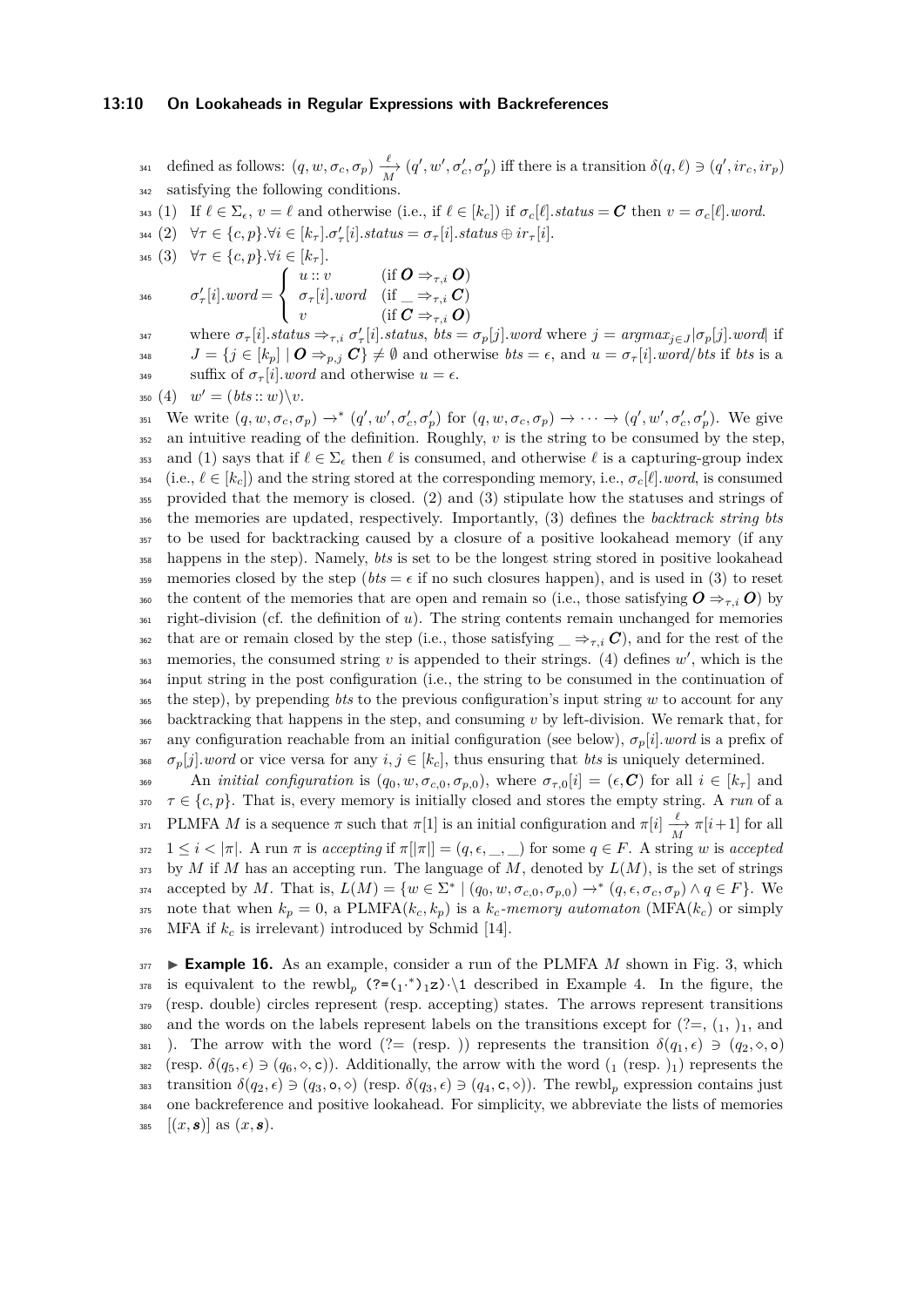<span id="page-10-0"></span>

**Figure 3** A PLMFA equivalent to the rewbl<sub>p</sub> expression  $(?=(1^*)^1Z)\cdot(1$ .

 $S<sub>386</sub>$  Given an input string  $w=\mathsf{zz}$ , the run of M is as follows: The run begins with the initial con-387 figuration  $(q_0, zz, (\epsilon, C), (\epsilon, C)$ . First, the initial configuration changes to  $(q_3, zz, (\epsilon, O), (\epsilon, O)$ 388 by applying the transitions  $\delta(q_1, \epsilon) \ni (q_2, \diamond, \mathbf{o})$  and  $\delta(q_2, \epsilon) \ni (q_3, \mathbf{o}, \diamond)$  in this order. The 389 transition  $\delta(q_1, \epsilon) \ni (q_2, \diamond, \mathbf{o})$  opens the positive-lookahead memory and the configuration 390 changes to  $(q_2, \mathbf{z}_2, (\epsilon, \mathbf{C}), (\epsilon, \mathbf{O}))$ . The transition  $\delta(q_2, \epsilon) \ni (q_3, \mathbf{o}, \diamond)$  opens the capturing-391 group memory and the configuration changes to  $(q_3, \text{zz}, (\epsilon, \textbf{O}), (\epsilon, \textbf{O}))$ . Next, the transitions 392  $\delta(q_3, \cdot) \ni (q_3, \diamond, \diamond), \ \delta(q_3, \epsilon) \ni (q_4, \mathbf{c}, \diamond),$  and  $\delta(q_4, \mathbf{z}) \ni (q_5, \diamond, \diamond)$  are applied in this order. 393 For the first transition, the configuration changes to the configuration  $(q_3, z, (z, \mathbf{O}), (z, \mathbf{O}))$ <sup>394</sup> by consuming a character z. For the second transition, the configuration changes to the 395 configuration  $(q_4, z, (z, C), (z, O))$  by closing the capturing-group memory. For the third 396 transition, the configuration changes to the configuration  $(q_5, \epsilon, (z, C), (zz, O))$  by consuming <sup>397</sup> a character z.

398 Then, the configuration changes to  $(q_6, zz, (z, C), (zz, C))$  by applying the transition  $(q_5, \epsilon) \ni (q_6, \diamond, \mathsf{c})$ . The transition closes the positive-lookahead memory and therefore it <sup>400</sup> simulates the backtracking behavior of the positive lookahead, i.e., it prepends the word of <sup>401</sup> the positive-lookahead memory zz to the input string. Finally, the configuration changes to  $\delta(q_6, \cdot) \ni (q_8, \epsilon, (\mathbf{z}, \mathbf{C}), (\mathbf{z}\mathbf{z}, \mathbf{C}))$  by applying the transitions  $\delta(q_6, \cdot) \ni (q_7, \diamond, \diamond)$  and  $\delta(q_7, 1) \ni (q_8, \diamond, \diamond)$  in 403 this order. The transition  $\delta(q_6, \cdot) \ni (q_7, \diamond, \diamond)$  consumes a character z and the configuration 404 changes to  $(q_7, z, (z, \mathcal{C}), (zz, \mathcal{C}))$ . Next, the current state  $q_7$  has the transition of the 405 backreference  $\1$ , i.e.,  $\delta(q_7, 1) \ni (q_8, \diamond, \diamond)$ . The transition tries to match the captured string, <sup>406</sup> i.e., z, with the current input string. Since the match succeeds, the configuration changes to  $\mathcal{A}_{407}$   $(q_8, \epsilon, (\mathbf{z}, \mathbf{C}), (\mathbf{z}\mathbf{z}, \mathbf{C}))$ . Now, the current state  $q_8$  is an accepting state and the current input 408 string is  $\epsilon$ , *w* is accepted by *M*.

<span id="page-10-1"></span> $_{499}$  Remark 17. As seen above, capturing-group memories and positive-lookahead memories exhibit an interesting *symmetry*: at their use, the content of a capturing-group (resp. positive- lookahead) memory is left-divided from (resp. prepended to) the input string, and appended to (resp. right-divided from) the strings stored in memories. The symmetry is imperfect because positive-lookahead memories do not have "triggers" corresponding to backreferences of capturing-group memories and a use of a positive-lookahead memory is always synchronous with its closure. A perfect symmetry can be obtained by extending PLMFA with a new kind of transitions that trigger positive-lookahead memory uses, disassociating them from closures. The extension certainly does not decrease the expressive power of PLMFA and we conjecture that it will strictly increase the expressive power.

<sup>419</sup> We define conditions on PLMFA that correspond to RMRL and NUR of rewbl (cf. Sec. [2\)](#page-1-1). <sup>420</sup> Note that we do not define conditions on PLMFA that correspond to NSR of rewbl because <sup>421</sup> PLMFAs already satisfy such a condition, i.e., PLMFAs do not allow to refer to the memory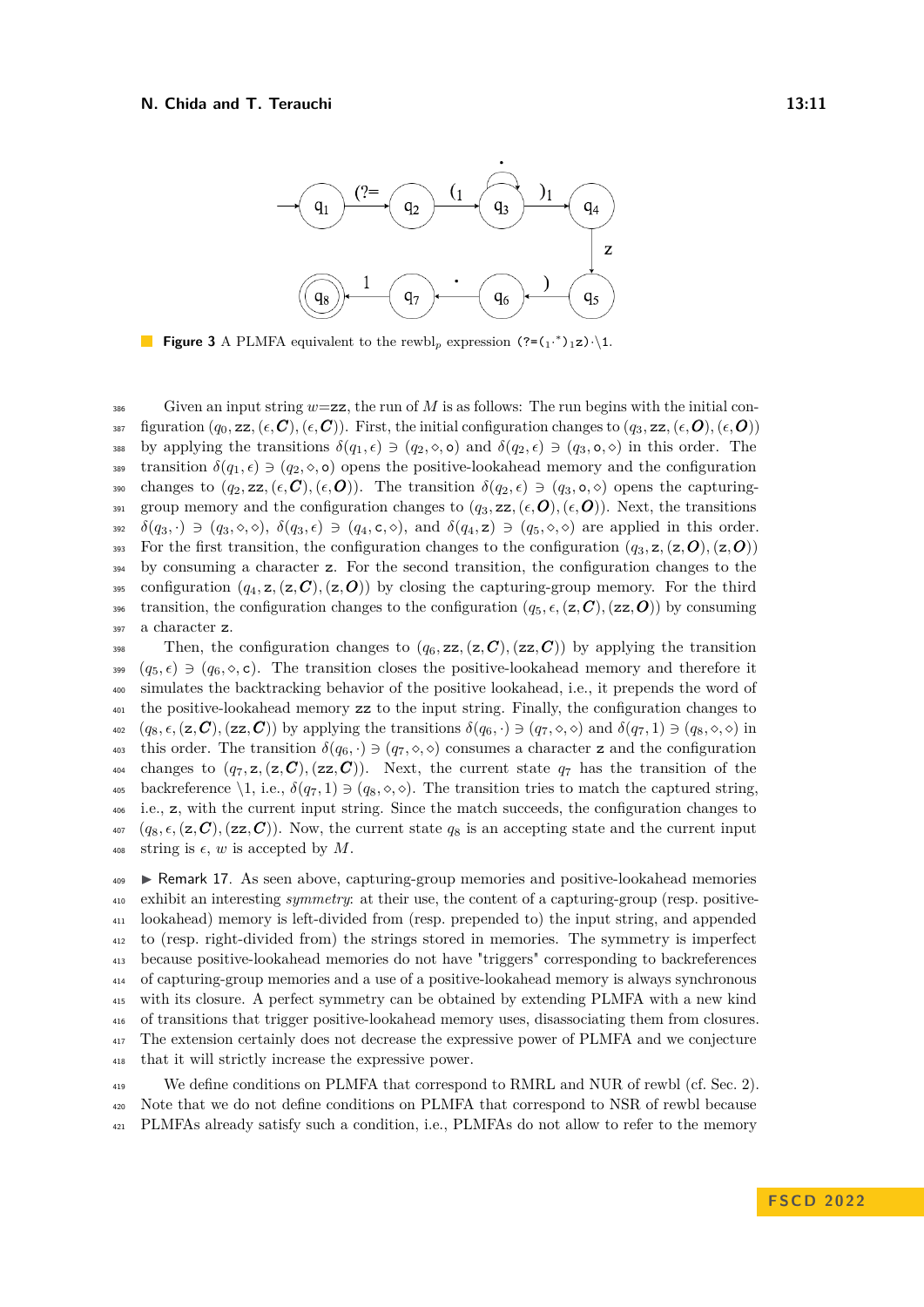#### **13:12 On Lookaheads in Regular Expressions with Backreferences**

 whose status is open. For convenience, we simply call these conditions RMRL and NUR. Informally, a PLMFA satisfies RMRL if for all capturing-group memory (index) *i* and a state *q* from which the *i*th memory can be backreferenced, there exist a unique pair of transitions *a* and *b* that opened and closed the *i*th memory respectively so that the content of the *i*th  $\frac{426}{426}$  memory when the computation reaches *q* is what was recorded between *a* and *b*. Intuitively, the pair of transitions correspond to the capturing group opening  $(i \text{ and closing})_i$  of rewbl. 428 Next, we formalize RMRL for PLMFA. For a configuration  $\varpi$  and  $i \in [k_c]$ , let us write  $\epsilon_{429}$  *status*( $\varpi, i$ ) for the status of the *i*th capturing-group memory of  $\varpi$ , i.e.,  $\sigma_c[i]$ *.status* where  $\varpi = (\_,\_,\sigma_c,\_).$ ▶ **Definition 18** (Opening and Closing Transitions Pair)**.** For *q* ∈ *Q* and *i* ∈ [*kc*], a pair of

<sup>432</sup> transitions  $(\delta(p', \ell') \ni (q', ir'_c, ir'_p), \delta(p'', \ell'') \ni (q'', ir''_c, ir''_p)) = (a, b)$  is called an *opening-and-*433 *closing-transitions pair* of index *i* at state *q* if there exist a run  $\pi$  and  $1 \leq j_1 < j_2 < |\pi|$  such  $\mathbf{f}_{434}$  that (1) the step from  $\pi[j_1]$  to  $\pi[j_1+1]$  takes the transition *a* and  $status(\pi[j_1], i) = \mathbf{C}$ , (2)  $\epsilon_{435}$  the step from  $\pi[j_2]$  to  $\pi[j_2+1]$  takes the transition *b* and  $status(\pi[j_2+1], i) = C$ , (3) for all  $j_1 < l \leq j_2$ ,  $status(\pi[l], i) = \mathbf{O}$ , and for all  $j_2 < l \leq |\pi|$ ,  $status(\pi[l], i) = \mathbf{C}$ , and (4) the state  $\pi$ <sup>337</sup> of  $\pi$ [ $|\pi|$ ] is *q*. We define  $RefSet_{M,i}(q)$  (or  $RefSet_i(q)$  if there is no danger of ambiguity) as <sup>438</sup> the set of opening-and-closing-transitions pairs of *i* at *q* on *M*.

<sup>439</sup> ▶ **Definition 19** (RMRL-PLMFA)**.** A PLMFA(*kc, kp*) *M* = (*Q, δ, q*0*, F*) is called *restricted*  $^{440}$  *may repeat labels* (RMRL) if for all  $(q, i) \in Q \times [k_c]$  such that  $\delta(q, i) \neq \emptyset$ ,  $[RefSet_i(q)] \leq 1$ .

<sup>441</sup> Next, we define NUR for PLMFA. Informally, a PLMFA satisfies NUR if no capturing-442 group memory can be backreferenced without capturing a word. Formally, for  $(q, i)$  $Q \times [k_c]$ , we say that *q* is assigned with respect to index *i* on *M*, written *Assigned*<sub>*M*</sub>(*q, i*) (or *Assigned*(*q, i*) if there is no danger of ambiguity), if for all runs  $\pi$  such that the state of  $\pi$ [| $\pi$ |] 445 is *q*, there exists  $1 \leq j < |\pi|$  such that  $status(\pi[j], i) = \mathbf{O}$  and  $status(\pi[j+1], i) = \mathbf{C}$ .

<sup>446</sup> ▶ **Definition 20** (NUR-PLMFA)**.** A PLMFA(*kc, kp*) *M* = (*Q, δ, q*0*, F*) is *no unassigned*  $447$  *reference (NUR)* if for all  $(q, i) \in Q \times [k_c]$  such that  $\delta(q, i) \neq \emptyset$ , Assigned $(q, i) = true$ .

<sup>448</sup> In what follows, we assume that PLMFAs satisfy RMRL and NUR.

#### <sup>449</sup> **4.2 Normal Forms and Nested Forms**

 We show that a PLMFA can be converted into certain forms. The *normal form* enforces two 451 restrictions: (1) only  $\epsilon$  transitions can change memory statuses and at most one status of the memory at a time, and (2) no transitions open (resp. close) a memory that is already opened (resp. closed).

<sup>454</sup> ▶ **Definition 21** (Normal Form)**.** A PLMFA is in *normal form* if the following properties are  $\mathcal{L}_{455}$  satisfied. For every transition  $\delta(q,\ell) \ni (q', i r_c, i r_p), \tau \in \{c, p\}$ , and  $j \in [k_\tau],$  (1) if  $i r_\tau[j] \neq \infty$ ,  $i_{56}$  then  $\ell = \epsilon$  and  $ir_{\tau'}[l].status = \diamond$  for all  $(\tau', l) \in \{c, p\} \times [k_{\tau'}]$  such that  $(\tau', l) \neq (\tau, j)$ , and  $\sigma_{457}$  (2) there is no run  $\pi$  such that  $\pi[|\pi|] = (\underline{\ } , \underline{\ } , \sigma_c, \sigma_p)$  where  $ir_{\pi}[j] = \infty$  and  $\sigma_{\pi}[j].status = \mathbf{0}$ 458 or  $ir_{\tau}[j] = c$  and  $\sigma_{\tau}[j]$ *.status* = **C**.

▶ **Lemma 22.** *Any PLMFA M can be converted to a normal form PLMFA M*′ <sup>459</sup> *such that*  $L(M) = L(M').$ 

<sup>461</sup> The proof is by adopting an analogous conversion of [\[14\]](#page-17-0) and works by extending the states <sup>462</sup> of *M* to record memory statuses and splitting simultaneous memory updates to multiple <sup>463</sup> transitions. We remark that the conversion preserves RMRL and NUR.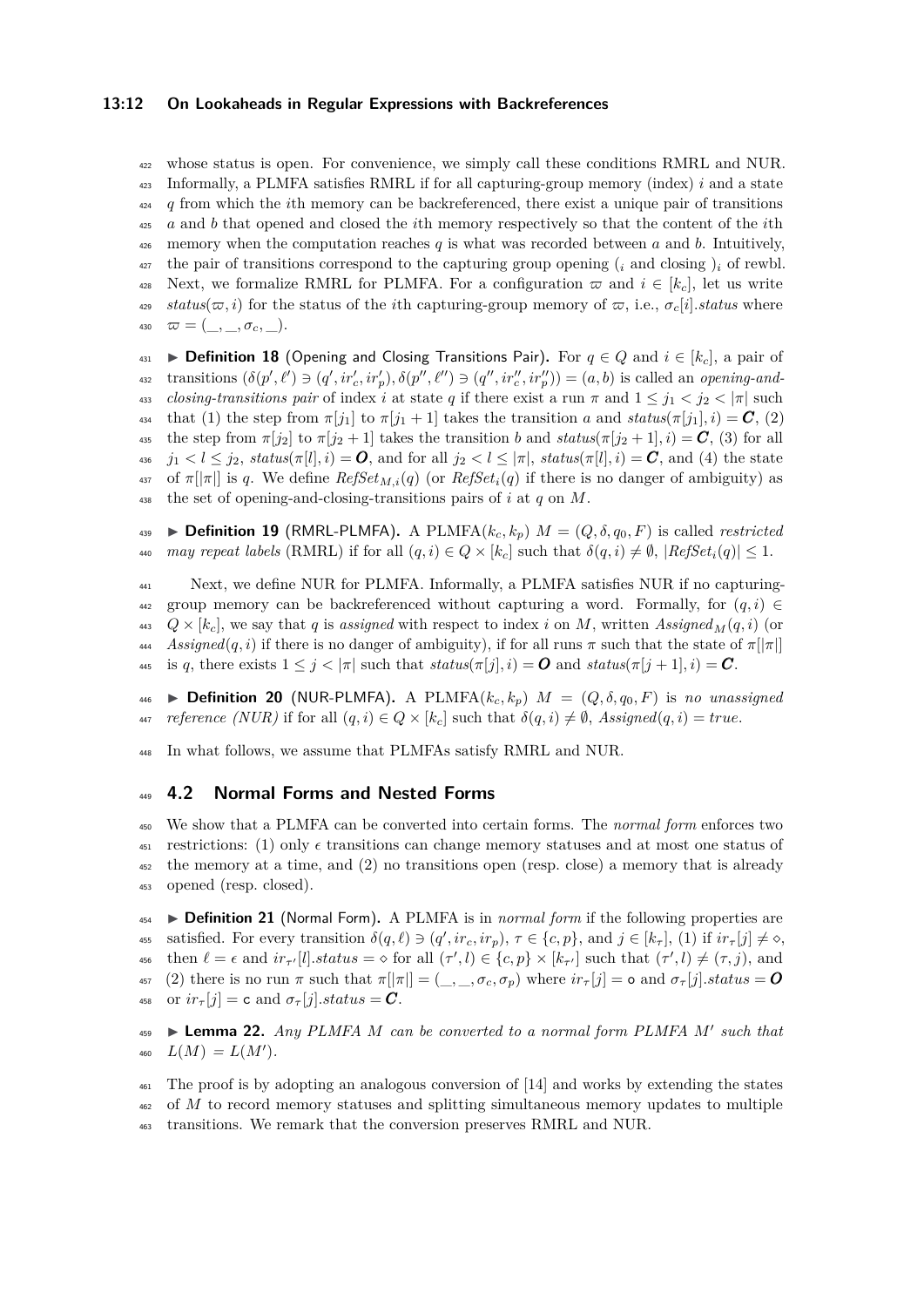Next, we define *nested form* which enforces that there are no *overlap*s in any runs. A <sup>465</sup> run  $\pi$  is said to have an overlap if there exist  $1 \leq j_1 < j_2 < j_3 < j_4 < |\pi|$  such that some memory is opened and closed respectively at the *j*1th and the *j*3th steps and some  $\frac{467}{467}$  memory (possibly the same) is opened and closed respectively at the  $j_2$ th step and the  $j_4$ th step. There are four types of overlaps, *cc*, *cp*, *pc*, and *pp*, depending on the types of the first and the second memories (e.g., *cp*-overlap is when the first memory is capturing-group and the second is positive-lookahead). Intuitively, an overlap corresponds to an invalid expression that has an overlap of capturing groups or positive lookaheads. For example,  $\alpha$ <sup>*r*</sup>2 *cc*-overlap corresponds to invalid expressions  $(i r_1(j r_2) i r_3)$ <sub>*j*</sub> and *pc*-overlap corresponds to <sup>473</sup> invalid expressions  $(?=r_1(i_2)r_3)_i$ .

 ▶ **Definition 23** (Nested Form)**.** A PLMFA *M* is in *nested form* if there are no overlaps in any runs on *M*.

<sup>476</sup> We show that we can transform a PLMFA to the nested form.

▶ **Lemma 24.** *Any PLMFA M can be converted to a normal and nested form PLMFA M*′ *such that*  $L(M) = L(M')$ *.* 

<sup>479</sup> The proof is by adding new transitions that close the fragments of the memories which are open before opening the transitions that cause overlaps and open the next fragments of the memories after that. For cc-overlaps, the conversion coincides with the analogous one for MFAs [\[14\]](#page-17-0). In what follows, without loss of generality, we assume that PLMFAs are in normal and nested form.

# <span id="page-12-0"></span>**4.3 From Rewbl***<sup>p</sup>* **to PLMFA**

 We show that given a rewbl*<sup>p</sup>* expression *r*, we can construct a PLMFA *M* such that  $L(r) = L(M)$ . The construction of the PLMFA extends the standard Thompson construction from a pure regular expression to an NFA [\[15\]](#page-17-2) with backreferences and lookaheads in a mostly straightforward manner. For space, the construction and the proof of correctness is omitted.

<span id="page-12-1"></span>490 **Extermment 25.** Let a rewbl<sub>p</sub> r include  $k_c$  capturing groups and  $k_p$  positive lookaheads. Then,  $\mathcal{L}_{491}$  there exists a PLMFA( $k_c, k_p$ ) M such that  $L(r) = L(M)$ .

## **4.4 From PLMFA to Rewbl***<sup>p</sup>*

 Now, we show that given a PLMFA *M*, we can construct a rewbl*<sup>p</sup>* expression *r* such that  $L(M) = L(r)$ . We first give the conversion and then show the correctness. For space, we only show the correctness of the language equivalence and omit the fact that the conditions NUR, NSR, and RMRL are satisfied by the resulting rewbl*p*. However, they can be proved similarly to the language equivalence.

 The conversion, referred to as *PtoR*, is inspired by that of MFAs to rewbs [\[14\]](#page-17-0). The idea <sup>499</sup> of the conversion is to use the nested relation of PLMFAs. Since PLMFAs are nested form, the transitions of the opening-and-closing-transitions pairs have a nested structure, i.e., they form a directed acyclic graph (DAG). Therefore, we can iteratively convert (sub)automaton corresponding to the part of the given PLMFA delimited by each such pairs to the rewbl<sub>p</sub> expression in a topological order starting from the pairs that nest nothing. Each step of the conversion makes an *extended PLMFA* (ePLMFA) whose labels are rewbl*<sup>p</sup>* expressions. That is, labels *ℓ* on transitions of PLMFAs are treated as rewbl*<sup>p</sup>* expressions *ℓ* of ePLMFAs if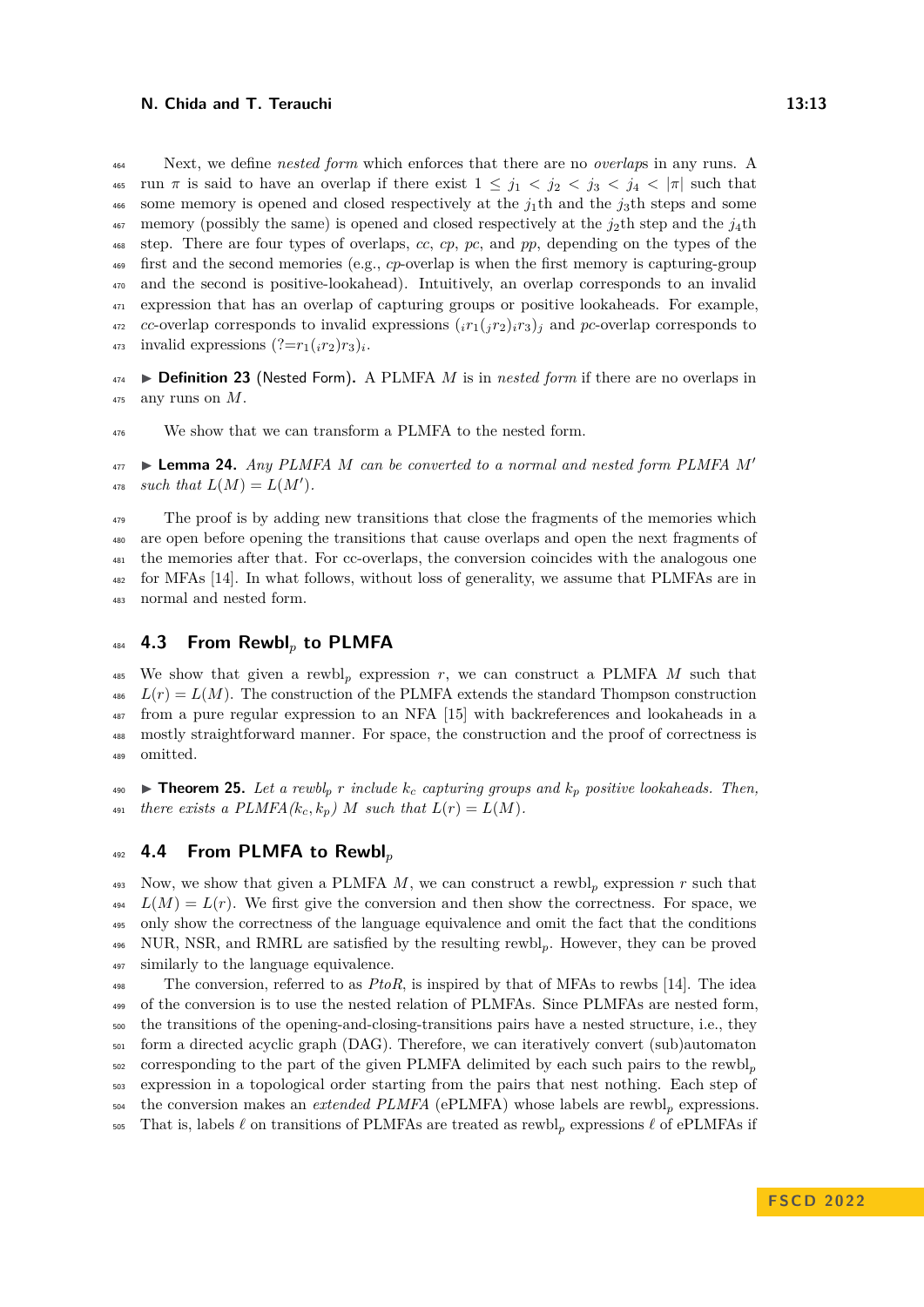#### **13:14 On Lookaheads in Regular Expressions with Backreferences**

506  $\ell \in \Sigma_{\epsilon}$ . Additionally, if  $\ell = i \in [k_c]$  on the transitions of PLMFAs,  $\ell = \setminus i$  on the transitions <sup>507</sup> of ePLMFAs. For an ePLMFA *M* and a rewbl*<sup>p</sup>* expression *ℓ*, a step of computation of  $M$  reading  $\ell$  is defined as follows:  $(q, w, \sigma_c, \sigma_p) \stackrel{\ell}{\rightarrow} (q', w', \sigma'_c, \sigma'_p)$  iff either  $\ell = \epsilon$  and  $(\phi, w, \sigma_c, \sigma_p) \stackrel{\epsilon}{\rightarrow} (q', w', \sigma_c', \sigma_p')$  according to Def. [15,](#page-8-1) or  $\ell \neq \epsilon$  and there exist a transition  $\delta(q,\ell) \ni (q',\diamond^{k_c+k_p})$  and steps of computations from  $(q'_0,w,\sigma_c,\sigma_p)$  to  $(q'_f,w',\sigma'_c,\sigma'_p)$  of  $M' = (\_, \_, q'_0, \{q'_f\})$  obtained from  $\ell$  by the construction from a rewbl<sub>p</sub> expression to a <sup>512</sup> PLMFA mentioned in Sec. [4.3.](#page-12-0)

 We also extend the NUR and RMRL conditions for ePLMFAs as follows. For all transition, we reconstruct PLMFA from the rewbl*<sup>p</sup>* label by applying the construction mentioned in 515 Sec. [4.3](#page-12-0) and replace the transition with the PLMFA by replacing it with  $\epsilon$ -labeled  $\diamond$ -only transitions to and from the initial and the final state of the PLMFA. We say that an ePLMFA satisfies NUR and RMRL if the reconstructed PLMFA satisfies NUR and RMRL, respectively.

518 We define the nesting relation. Firstly, for an ePLMFA and  $\text{inst} \in \{\text{o}, \text{c}\}\,$ , we define 519  $Q_{\tau,i,\text{inst}}$  as the set of states q such that  $\delta(q,\_) \ni (\_, ir_c, ir_p)$  where  $ir_{\tau}[i] = \text{inst.}$  Let  $\Phi = \{(\tau, i, q, q') \mid \tau \in \{c, p\} \land i \in [k_\tau] \land q \in Q_{\tau, i, \mathsf{o}} \land q' \in Q_{\tau, i, \mathsf{c}}\}.$  The *nesting relation*  $\mathcal{F}_{\mathcal{F}}$   $\prec \subseteq \Phi \times \Phi$  is defined as follows:  $(\tau_1, i_1, q_1, q'_1) \prec (\tau_2, i_2, q_2, q'_2)$  iff there exist a run  $\pi$ 522 and  $s < t < u < v < \pi/|\pi|$  such that the step from  $\pi[s]$  to  $\pi[s+1]$  takes a transition *δ*(*q*<sub>2</sub>*,* \_)  $\ni$  (\_*, ir<sub>c</sub>, ir<sub>p</sub>*) where  $ir_{\tau_2}[i_2] = \circ$ , the step from *π*[*t*] to *π*[*t* + 1] takes a transition *δ*(*q*<sub>1</sub>, \_)  $\ni$  (\_*, ir<sub>c</sub>, ir<sub>p</sub>*) where *ir*<sub>*τ*1</sub></sub>[*i*<sub>1</sub>] = **o**, the step from *π*[*u*] to *π*[*u* + 1] takes a transition <sup>525</sup>  $\delta(q'_1, \_\) \ni (\_, ir_c, ir_p)$  where  $ir_{\tau_1}[i_1] = \mathsf{c}$ , and the step from  $\pi[v]$  to  $\pi[v+1]$  takes a transition  $\delta(q'_2, \_\_) \ni (\_, ir_c, ir_p)$  where  $ir_{\tau_2}[i_2] = \text{c}.$ 

<sup>527</sup> For an ePLMFA *M*, the procedure of *PtoR*(*M*) is defined as follows. Let us initialize  $\mathcal{L}_{528}$   $\Delta: \Phi \to \mathcal{P}(\Phi)$  as follows:  $\Delta(\tau_1, i_1, q_1, q'_1) = \{(\tau_2, i_2, q_2, q'_2) | (\tau_2, i_2, q_2, q'_2) \prec (\tau_1, i_1, q_1, q'_1)\}.$ 529 We iteratively update  $M$ ,  $\Phi$ , and  $\Delta$  by the following steps.

530 **1.** Find  $(\tau, i, q, q') \in \Phi$  such that  $\Delta(\tau, i, q, q') = \emptyset$ . Let  $\delta(q, \_) \ni (q_s, \_)$  (resp.  $\delta(q', \_) \ni$  $(q_e, \_\$ )) be the opening (resp. closing) transition of  $(\tau, i, q, q')$ . Then, construct an ePLMFA  $M'$  from *M* by replacing the initial state and set of accepting states with  $q_s$  and  $\{q'\}$ , <sup>533</sup> respectively, and deleting all transitions that open or close memories.

2. Convert  $M'$  to a rewbl<sub>p</sub> expression  $r$  using the standard state elimination method.

535 **3.** Delete ( $\tau$ , *i*, *q*, *q*<sup>'</sup>) from  $\Phi$  and (the domain and the range of)  $\Delta$ , and add the transition <sup>536</sup>  $\delta(q,(i r)_i) \ni (q_e, \diamond^{k_c+k_p})$  if  $\tau = c$  and otherwise  $\delta(q,(?=r)) \ni (q_e, \diamond^{k_c+k_p})$  to M.

<sup>537</sup> **4.** Repeat steps 1 to 3 until convergence.

<sup>538</sup> **5.** Delete all transitions that open or close memories from *M*.

539 **6.** Convert M to a rewbl<sub>p</sub> expression r by the state elimination method and return r.

 At step 1, we can find such a tuple  $(τ, i, q, q')$  since it is in nested form. The state elimination method used in steps 2 and 6 is a straightforward adoption of the standard state elimination method (see, e.g., [\[13\]](#page-17-3)) that interprets the rewbl*<sup>p</sup>* expression that appear as labels as ordinary regular expressions.

<sup>544</sup> We proceed to the proof of correctness.

545 **• Definition 26.** The *language* of an ePLMFA  $M = (Q, \delta, q_0, F)$  parameterized by a string  $<sup>546</sup>$  *w* ∈ Σ<sup>\*</sup>, a capturing-group memory *σ*<sub>*c*</sub>, and a positive-lookahed memory *σ*<sub>*p*</sub>, denoted by</sup>  $L(M, w, \sigma_c, \sigma_p)$ , is defined as

$$
\mathbf{L}(M,w,\sigma_c,\sigma_p) = \{ (w',\sigma_c',\sigma_p') \mid \exists q' \in F. (q_0,w,\sigma_c,\sigma_p) \rightarrow^* (q',w',\sigma_c',\sigma_p') \}.
$$

For an ePLMFA  $M = (Q, \delta, q_0, F)$ , we write  $M(q', F')$  for the ePLMFA  $M' = (Q, \delta, q', F')$  $\mathcal{L}_{\text{F}}$  where  $q' \in Q$  and  $F' \subseteq Q$ . We show that eliminating a state from an ePLMFA by applying <sup>551</sup> one step of the state elimination method does not change the parameterized language of the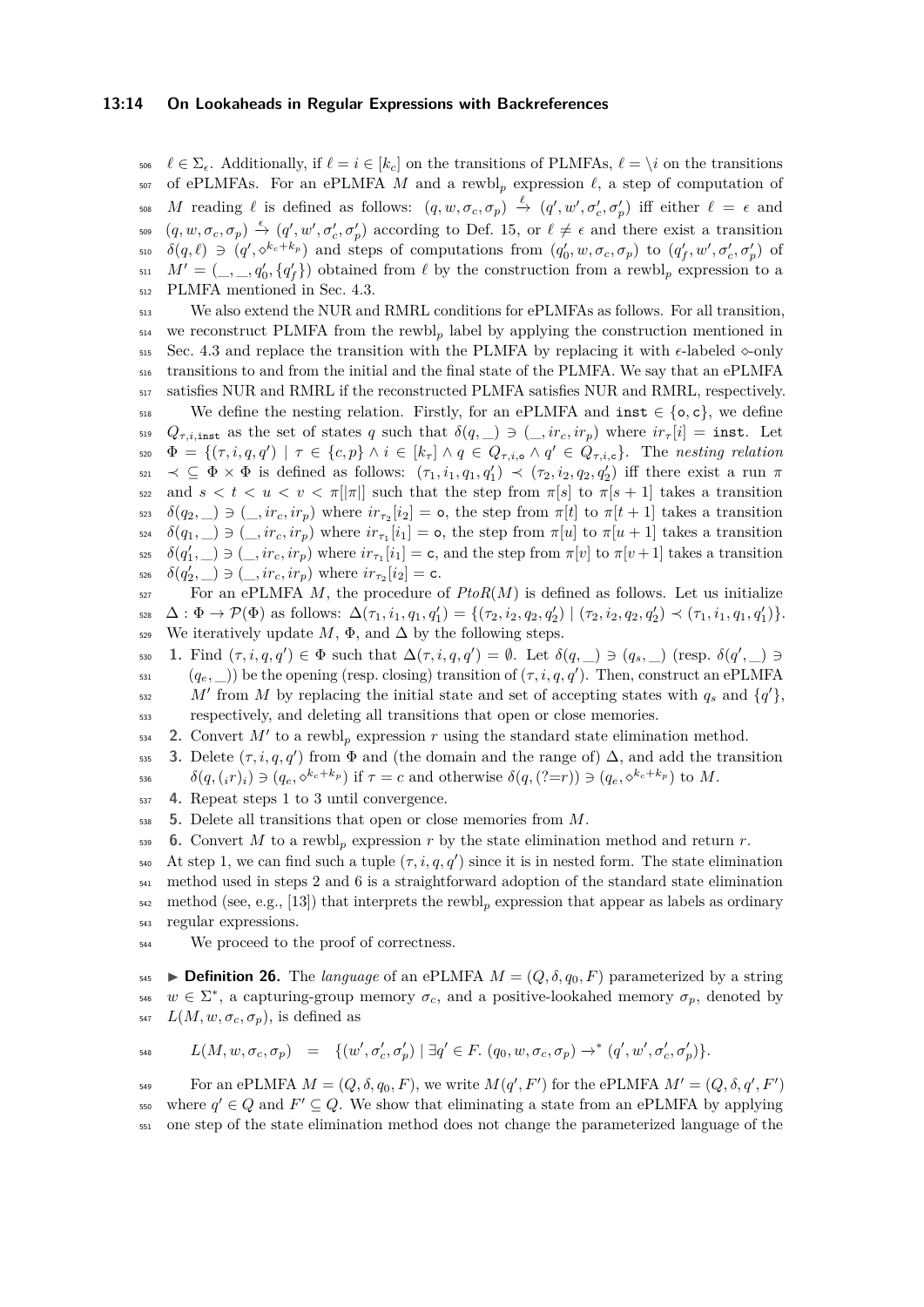<span id="page-14-0"></span>

**Figure 4** (A) Before eliminating the state *q*2. (B) After eliminating the state *q*2.

<sup>552</sup> ePLMFA. The state elimination method eliminates a state by deleting and adding transitions <sup>553</sup> as shown in Fig. [4.](#page-14-0)

<span id="page-14-1"></span>554 **• Lemma 27.** Let  $M = (Q, \delta, q_0, F)$  be an ePLMFA( $k_c, k_p$ ) such that for all transitions  $\delta(q,\ell) \ni (q',ir_c,ir_p), i \in [k_c], \text{ and } j \in [k_p], \text{ } ir_c[i] = \infty \text{ and } ir_p[j] = \infty.$  Additionally, let  $M' = (Q', \delta', q'_0, F')$  be the ePLMFA obtained by eliminating a state in  $Q$  from  $M$  by the state <sup>557</sup> elimination method. Then, for all  $w \in \Sigma^*$ ,  $\sigma_c$ , and  $\sigma_p$ ,  $L(M, w, \sigma_c, \sigma_p) = L(M', w, \sigma_c, \sigma_p)$ .

**Proof.** Let us assume that  $q_1$  and  $q_3$  are in *Q* and  $Q'$ ,  $q_2 \in Q$  is the state eliminated <sup>559</sup> by the state elimination method as shown in Fig. [4.](#page-14-0) Since the only difference between 560 *M* and *M'* comes from the state  $q_2$ , it suffices to show that  $L(M(q_1, \{q_3\}), w, \sigma_c, \sigma_p)$  $L(M'(q_1, \{q_3\}), w, \sigma_c, \sigma_p)$ . It is immediate from the construction.

<span id="page-14-2"></span> $562$   $\blacktriangleright$  **Theorem 28.** For an ePLMFA  $M$ , let  $M$ <sup>*j*</sup> be the ePLMFA obtained after the *j*th iteration  $\sigma$ *s of steps 1 to 3 of PtoR(M). We assume*  $M_j = M$  *if*  $j = 0$ . Then, for all  $w \in \Sigma^*$ ,  $\sigma_c$ , and  $\sigma_p$ *,*  $L(M, w, \sigma_c, \sigma_p) = L(M_j, w, \sigma_c, \sigma_p)$ .

<sup>565</sup> **Proof.** The proof is by induction on the number of the iteration *j* of step 1 to 3. The 566 base step  $j = 0$  is immediate since  $M_j = M$ . For the induction step, let  $j > 0$ . The 567 inductive hypothesis is that  $L(M, w, \sigma_c, \sigma_p) = L(M_i, w, \sigma_c, \sigma_p)$  holds for all j, w,  $\sigma_c$ , and 568  $\sigma_p$ . We then consider  $M_{j+1}$ . We show  $L(M_j, w, \sigma_c, \sigma_p) = L(M_{j+1}, w, \sigma_c, \sigma_p)$ . As described 569 in the step 3, for the ePLMFA  $M_j = (Q, \delta, q_0, F), M_{j+1} = (Q, \delta \cup \{t\}, q_0, F)$  where  $t =$  $\delta(q, r') \ni (q_e, \diamond^{k_c+k_p})$ . Recall that  $r' = (i r)_i$  or  $(? = r)$  and *r* is the rewbl<sub>p</sub> expression 571 obtained at step 2. For this,  $L(M_j, w, \sigma_c, \sigma_p) \subseteq L(M_{j+1}, w, \sigma_c, \sigma_p)$  is immediate. For  $L(M_{j+1}, w, \sigma_c, \sigma_p) \subseteq L(M_j, w, \sigma_c, \sigma_p)$ , it suffices to show that for all w,  $\sigma_c$ , and  $\sigma_p$ , if there exists  $(q, w, \sigma_c, \sigma_p) \xrightarrow{r'} (q_e, w', \sigma'_c, \sigma'_p)$  on  $M_{j+1}$ , then there exists  $(q, w, \sigma_c, \sigma_p) \rightarrow^*$ 573  $\sigma_{q_1}(q_e, w', \sigma'_e, \sigma'_p)$  on  $M_j$ . We assume that there exists  $\pi = (q, w, \sigma_c, \sigma_p) \stackrel{r'}{\rightarrow} (q_e, w', \sigma'_e, \sigma'_p)$  $\sigma$ <sub>575</sub> on  $M_{j+1}$ . The computation of the transition whose label is r' is defined by that of the  $\epsilon_{576}$  ePLMFA  $M_{r'}$  obtained from *r'* by the construction mentioned in Sec. [4.3.](#page-12-0) If  $r' = (i r)_i$ ,  $M_{r'} = (Q_{r'}, \delta_{r'}, q, \{q_e\})$  where  $q_{r'} = \{q, q_e\} \cup Q_r$ ; and

 $\delta_{\sigma} = \delta_{r'} = \delta_r \cup \{((q, \epsilon), \{(q_{0,r}, i r_c, \diamond^{k_p})\})\} \cup \{((q_{F,r}, \epsilon), \{(q_e, i r'_c, \diamond^{k_p})\})\}$  where  $i r_c[k] = \text{o}$  and  $i r'_c[k] = c$  if  $k = i$  and otherwise  $i r_c[k] = \diamond$  and  $i r'_c[k] = \diamond$  for  $k \in [k_c]$ 

581 with the ePLMFA for  $r M_r = (Q_r, \delta_r, q_{0,r}, \{q_{F,r}\})$ . By the transitions in  $\delta_{r'}, \pi = (q, w, \sigma_c, \sigma_p) \rightarrow$  $\sigma_{\epsilon}^{(q)}(q_{0,r},w,\sigma''_c,\sigma_p) \stackrel{r}{\rightarrow} (q_{F,r},w',\sigma'''_c,\sigma'_p) \rightarrow (q_e,w',\sigma'_c,\sigma'_p) \text{ where } \sigma''_c[k] = (\epsilon,\boldsymbol{O}) \text{ and } \sigma'''_c[k] =$ <sup>583</sup>  $(\sigma'_c[k].word, O)$  if  $k = i$  and otherwise  $\sigma''_c[k] = \sigma_c[k]$  and  $\sigma'''_c[k] = \sigma'_c[k]$ . We focus on the computation  $(q_{0,r}, w, \sigma''_c, \sigma_p) \stackrel{r}{\rightarrow} (q_{F,r}, w', \sigma''_c, \sigma'_p)$ . The label *r* is constructed from *M'* 584 <sup>585</sup> by the state elimination method at step 2. Additionally, by Lemma [27,](#page-14-1) the state elim-<sup>586</sup> ination method preserves the parameterized language equivalence. For this, there exists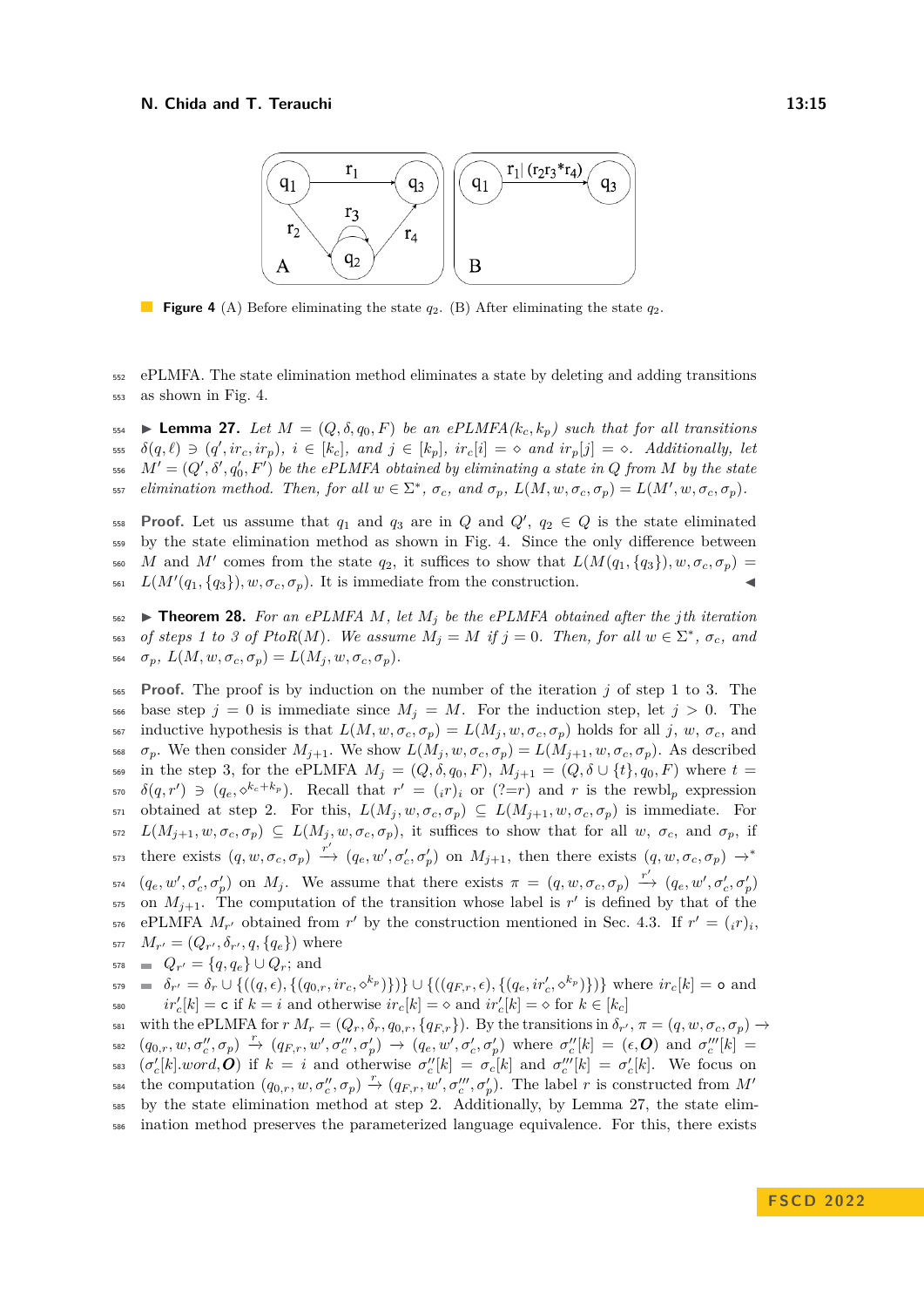#### **13:16 On Lookaheads in Regular Expressions with Backreferences**

 $(s_{\text{F2}}(q_s, w, \sigma''_c, \sigma_p) \rightarrow^* (q', w', \sigma'''_c, \sigma'_p)$  on *M'*. Since the transition function of  $M_j$  includes all  $\mathcal{L}_{\text{ss}}$  transitions of M', there also exists  $(q_s, w, \sigma''_c, \sigma_p) \rightarrow^* (q', w', \sigma'''_c, \sigma'_p)$  on  $M_j$ . As described  $\frac{1}{589}$  at step 1,  $M_i$  has a transition from *q* to  $q_s$  that opens the *i*th capturing-group memory  $\sigma$ <sub>590</sub> and a transition from  $q'$  to  $q_e$  that closes the *i*th capturing-group memory. Therefore,  $\mathcal{L}_{\text{sp1}}$  there exists  $(q, w, \sigma_c, \sigma_p) \rightarrow (q_s, w, \sigma_c'', \sigma_p) \rightarrow^* (q', w', \sigma_c'', \sigma_p') \rightarrow (q_e, w', \sigma_c', \sigma_p').$  For this,  $L(M_i, w, \sigma_c, \sigma_p) = L(M_{i+1}, w, \sigma_c, \sigma_p)$ . By the inductive hypothesis,  $L(M_i, w, \sigma_c, \sigma_p)$ <sup>593</sup>  $L(M, w, \sigma_c, \sigma_p)$ . Thus,  $L(M, w, \sigma_c, \sigma_p) = L(M_{j+1}, w, \sigma_c, \sigma_p)$  for the case  $r' = (i r)_i$ . The case  $\sigma$  of  $r' = (? = r)$  is analogous.

<span id="page-15-0"></span><sup>595</sup> Now, we obtain our main result.

596 **Example 29.** *Let M be an ePLMFA. Then,*  $L(M) = L(r)$  *where*  $r = PtoR(M)$ *.* 

 $597$  **Proof.** Let  $M'$  be the ePLMFA at the last step of the state elimination method at step 6 of 598 *PtoR*. Then,  $M' = (\{q, q'\}, \{((q, r), \{(q', \diamond^{k_c+k_p})\})\}, q, \{q'\})$ . By Theorem [25,](#page-12-1)  $L(M') = L(r)$ .  $\mathcal{L}_{\mathcal{B}}(\mathcal{B}) = \mathcal{B}(\mathcal{B}) = \mathcal{B}(\mathcal{B}) = \mathcal{B}(\mathcal{B}) = \mathcal{B}(\mathcal{B}) = \mathcal{B}(\mathcal{B}), \quad \mathcal{B}(\mathcal{B}) = \mathcal{B}(\mathcal{B}), \quad \mathcal{B}(\mathcal{B}), \quad \mathcal{B}(\mathcal{B}) = \mathcal{B}(\mathcal{B}) = \mathcal{B}(\mathcal{B}) = \mathcal{B}(\mathcal{B})$  $\mathcal{L}(M) = L(M') = L(r).$ 

<sup>601</sup> As a corollary of Theorem [25](#page-12-1) and Theorem [29,](#page-15-0) we obtain the following result.

602 **Expandiary 30.** The expressive power of PLMFA is equivalent to that of rewbl<sub>p</sub>.

## <sup>603</sup> **5 Related Work**

<sub>604</sub> Among the major extensions employed by modern real-world regular expression engines are backreferences and lookaheads. However, the previous works on formal language theory have studied the two features mostly in isolation, and to the best of our knowledge, our work is the first formal study of regular expressions extended with both features. Next, we discuss previous works that studied the features in isolation.

 Prior works by Morihata and Berglund et al. [\[12,](#page-17-1) [3\]](#page-16-1) showed that extending regular expressions by lookaheads does not enhance their expressive power. Their proofs are by a translation to boolean finite automata  $[4]$  whose expressive power is regular. However, adopting such an approach to defining an equivalent automata is difficult in the presence of backreferences because boolean automata express lookaheads by running several states simultaneously without backtracking, while the combination of lookaheads and backreferences 615 intrinsically requires backtracking. For example, to match against  $(?=(.)_1)\setminus 1$ , a boolean 616 approach would run  $(?=(.)_1)$  and  $\iota$  simultaneously, but then the automaton would get stuck while trying to process the backreference  $\setminus$  1 as it is unassigned at that point. By constrast, our PLMFA uses the novel positive-lookahead memories to store enough information to simulate the backtracking behavior of positive lookaheads.

 A formal study of regular expressions with backreferences (rewb) dates back to the  $\epsilon_{21}$  seminal work by Aho [\[1\]](#page-16-3). More recently, a formal semantics and a pumping lemma were given by Câmpeanu et al. [\[5\]](#page-16-4). Berglund and van der Merwe [\[2\]](#page-16-5) showed that different variants of backreference semantics give rise to differences in expressive powers. Our works adopts and formalizes the no-label-repetitions (NLR) and no-unassigned-reference (NUR) semantics 625 which is also used in  $[5, 6]$  $[5, 6]$  $[5, 6]$ . Schmid [\[14\]](#page-17-0) proposed MFA, and showed that the expressive power of the automata is equivalent to that of rewb. Our PLMFA builds on MFA and extends it with positive-lookahead memories to handle positive lookaheads. As remarked before (cf. Remark [17\)](#page-10-1), our positive-lookahead memory exhibits an interesting symmetry to the capturing-group memory of MFA.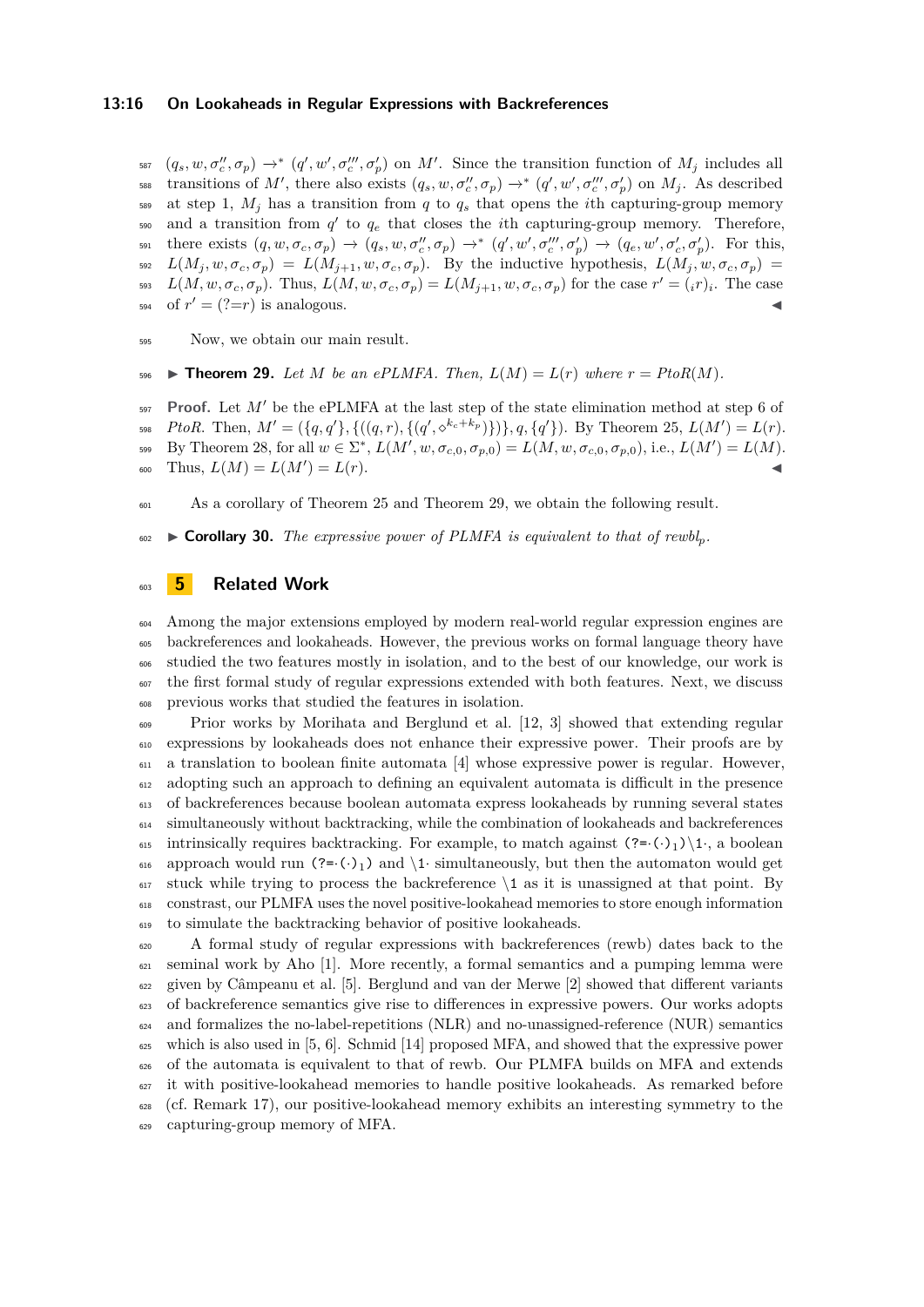# **6 Conclusion**

 We have studied the expressive powers of regular expressions with the popular backreferences and lookaheads extensions. We have shown that extending rewb by positive or negative lookaheads enhance their expressive power. Additionally, we have presented language- theoretic properties of rewb extended by the two forms of lookaheads, and have presented a new class of automata called PLMFA that is equivalent in expressive power to rewbl*p*. We have introduced a new kind of memories called a positive-lookahead memory, which is almost perfectly symmetric to capturing-group memory of MFA, as a key component of PLMFA.

 Despite the popularity of the backreference and lookaheads extensions in practice, to our knowledge, our work is the first formal study on regular expressions with both extensions. We hope that our results pave the way for more work on the topic.

## **References**

<span id="page-16-10"></span><span id="page-16-9"></span><span id="page-16-8"></span><span id="page-16-7"></span><span id="page-16-6"></span><span id="page-16-5"></span><span id="page-16-4"></span><span id="page-16-3"></span><span id="page-16-2"></span><span id="page-16-1"></span><span id="page-16-0"></span>

| 642 | 1              | Alfred V. Aho. Chapter 5 - algorithms for finding patterns in strings. In Jan van Leeuwen,     |
|-----|----------------|------------------------------------------------------------------------------------------------|
| 643 |                | editor, Algorithms and Complexity, Handbook of Theoretical Computer Science, pages 255-300.    |
| 644 |                | Elsevier, Amsterdam, 1990. URL: https://www.sciencedirect.com/science/article/pii/             |
| 645 |                | B9780444880710500102, doi:https://doi.org/10.1016/B978-0-444-88071-0.50010-2.                  |
| 646 | $\overline{2}$ | Martin Berglund and Brink van der Merwe. Regular expressions with backreferences re-           |
| 647 |                | examined. In Jan Holub and Jan Zdárek, editors, Proceedings of the Prague Stringology          |
| 648 |                | Conference 2017, Prague, Czech Republic, August 28-30, 2017, pages 30-41. Department of        |
| 649 |                | Theoretical Computer Science, Faculty of Information Technology, Czech Technical University    |
| 650 |                | in Prague, 2017. URL: http://www.stringology.org/event/2017/p04.html.                          |
| 651 | 3              | Martin Berglund, Brink van der Merwe, and Steyn van Litsenborgh. Regular expressions with      |
| 652 |                | lookahead. J. Univers. Comput. Sci., 27(1):324-340, 2021. doi:10.3897/jucs.66330.              |
| 653 | 4              | Janusz A. Brzozowski and Ernst L. Leiss. On equations for regular languages, finite automata,  |
| 654 |                | and sequential networks. Theor. Comput. Sci., 10:19-35, 1980. URL: http://dblp.uni-trier.      |
| 655 |                | de/db/journals/tcs/tcs10.html#BrzozowskiL80.                                                   |
| 656 | 5              | Cezar Câmpeanu, Kai Salomaa, and Sheng Yu. A formal study of practical regular expressions.    |
| 657 |                | International Journal of Foundations of Computer Science, 14(06):1007-1018, 2003. arXiv:       |
| 658 |                | https://doi.org/10.1142/S012905410300214X, doi:10.1142/S012905410300214X.                      |
| 659 | 6              | Benjamin Carle and Paliath Narendran. On extended regular expressions. In Adrian-Horia         |
| 660 |                | Dediu, Armand-Mihai Ionescu, and Carlos Martín-Vide, editors, Language and Automata            |
| 661 |                | Theory and Applications, Third International Conference, LATA 2009, Tarragona, Spain, April    |
| 662 |                | 2-8, 2009. Proceedings, volume 5457 of Lecture Notes in Computer Science, pages 279–289.       |
| 663 |                | Springer, 2009. doi:10.1007/978-3-642-00982-2\_24.                                             |
| 664 | 7              | Ashok K. Chandra and Larry J. Stockmeyer. Alternation. In 17th Annual Symposium on             |
| 665 |                | Foundations of Computer Science (sfcs 1976), pages 98-108, 1976. doi:10.1109/SFCS.1976.4.      |
| 666 | 8              | N. Chida and T. Terauchi. Repairing dos vulnerability of real-world regexes. In Proceedings of |
| 667 |                | the 43rd IEEE Symposium on Security and Privacy, SP 2022, pages 1049-1066, Los Alamitos,       |
| 668 |                | CA, USA, may 2022. IEEE Computer Society. URL: https://doi.ieeecomputersociety.                |
| 669 |                | org/10.1109/SP46214.2022.00061, doi:10.1109/SP46214.2022.00061.                                |
| 670 | 9              | S. C. Kleene. Representation of events in nerve nets and finite automata. In Automata Studies. |
| 671 |                | 1956.                                                                                          |
| 672 | 10             | Vladimir Komendantsky. Matching problem for regular expressions with variables. In Hans-       |
| 673 |                | Wolfgang Loidl and Ricardo Peña, editors, Trends in Functional Programming - 13th In-          |
| 674 |                | ternational Symposium, TFP 2012, St. Andrews, UK, June 12-14, 2012, Revised Selected           |
| 675 |                | Papers, volume 7829 of Lecture Notes in Computer Science, pages 149–166. Springer, 2012.       |
| 676 |                | doi:10.1007/978-3-642-40447-4\_10.                                                             |
| 677 | 11             | Blake Loring, Duncan Mitchell, and Johannes Kinder. Sound regular expression semantics         |
| 678 |                | for dynamic symbolic execution of javascript. In Proceedings of the $40th$ ACM SIGPLAN         |